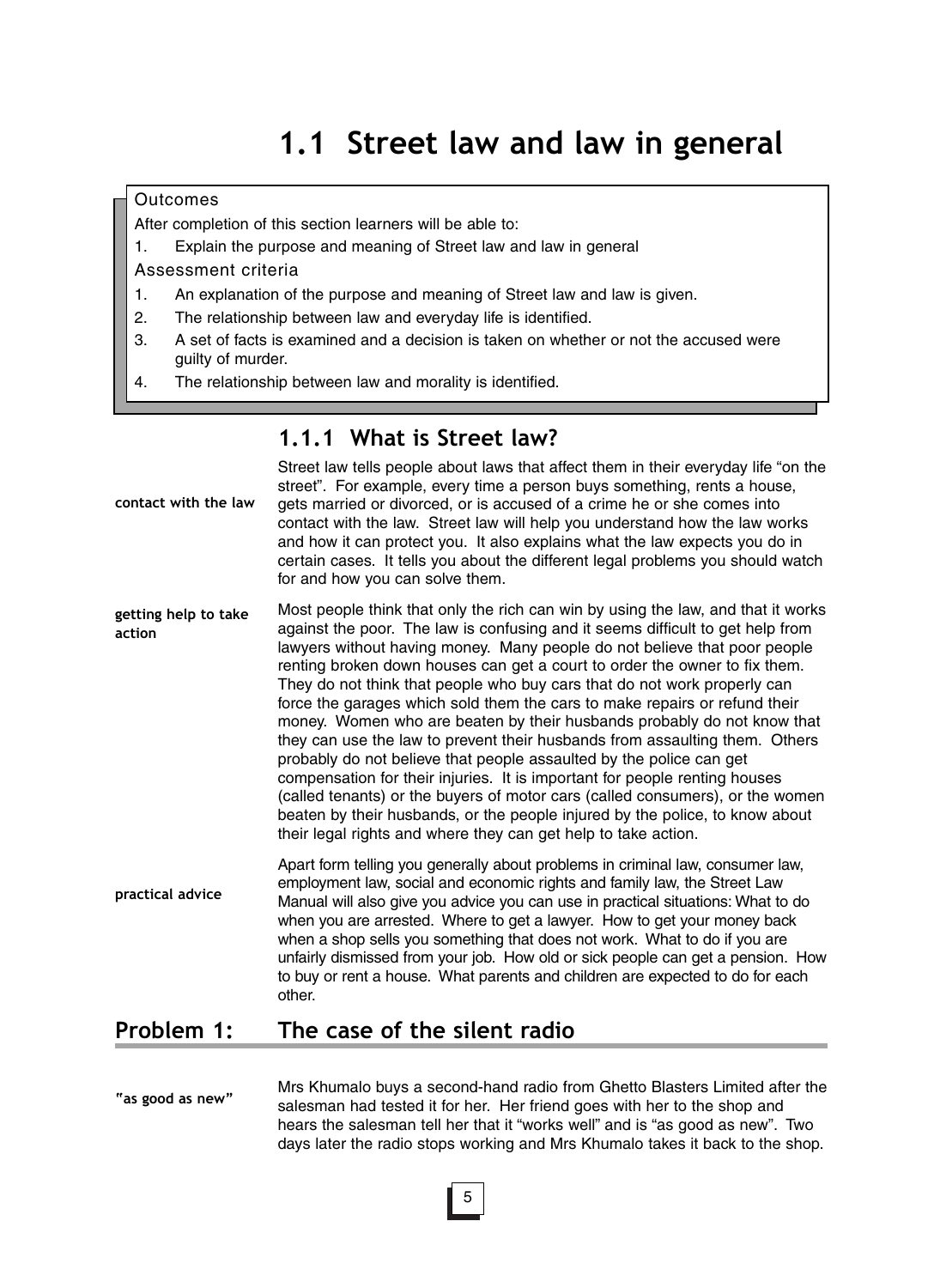**radio was tested**

The salesman refuses to do anything because the radio was tested by him when Mrs Khumalo bought it and it was working when she left the shop.





**Questions**

**law**

1. What is the problem in this case?

- 2. If you were Mrs Khumalo what would you do?
- 3. What could her friend do to help her?
- 4. If this case went to court and you were the Judge what would you decide? Why?
- 5. Has anything like this ever happened to you or somebody you know? If so what was done about it?

Street law also encourages you to think about the law from all sides so that you can understand how law works. For example, you would be expected to give your reasons when discussing questions like: What is the meaning of the law? Why was the law made? Do you think it is a "good" or a "bad" law? What are the arguments in favour of the law? What are the arguments against the law? Should the law be left as it is or changed? How are laws changed? If you were the person making the law how would you word the law? **thinking about the law**

Before you are given advice on how to use the law it is necessary for you to understand such things as: The meaning of the word "law". Where South African law comes from. How law is made. The different kinds of law. How the courts work. The types of lawyers and how they can help. What happens when you go to court? Problems you may face when going to court. **understanding the**

## **Problem 2: A few general questions**

- 1. What is the purpose of learning Street law? **Questions**
	- 2. Should only lawyers know about the law? Give reasons for your answer.
	- 3. Do you know anyone who has got into trouble with the law? If so what kind of trouble? Do you think that knowing about Street law would have helped them? How?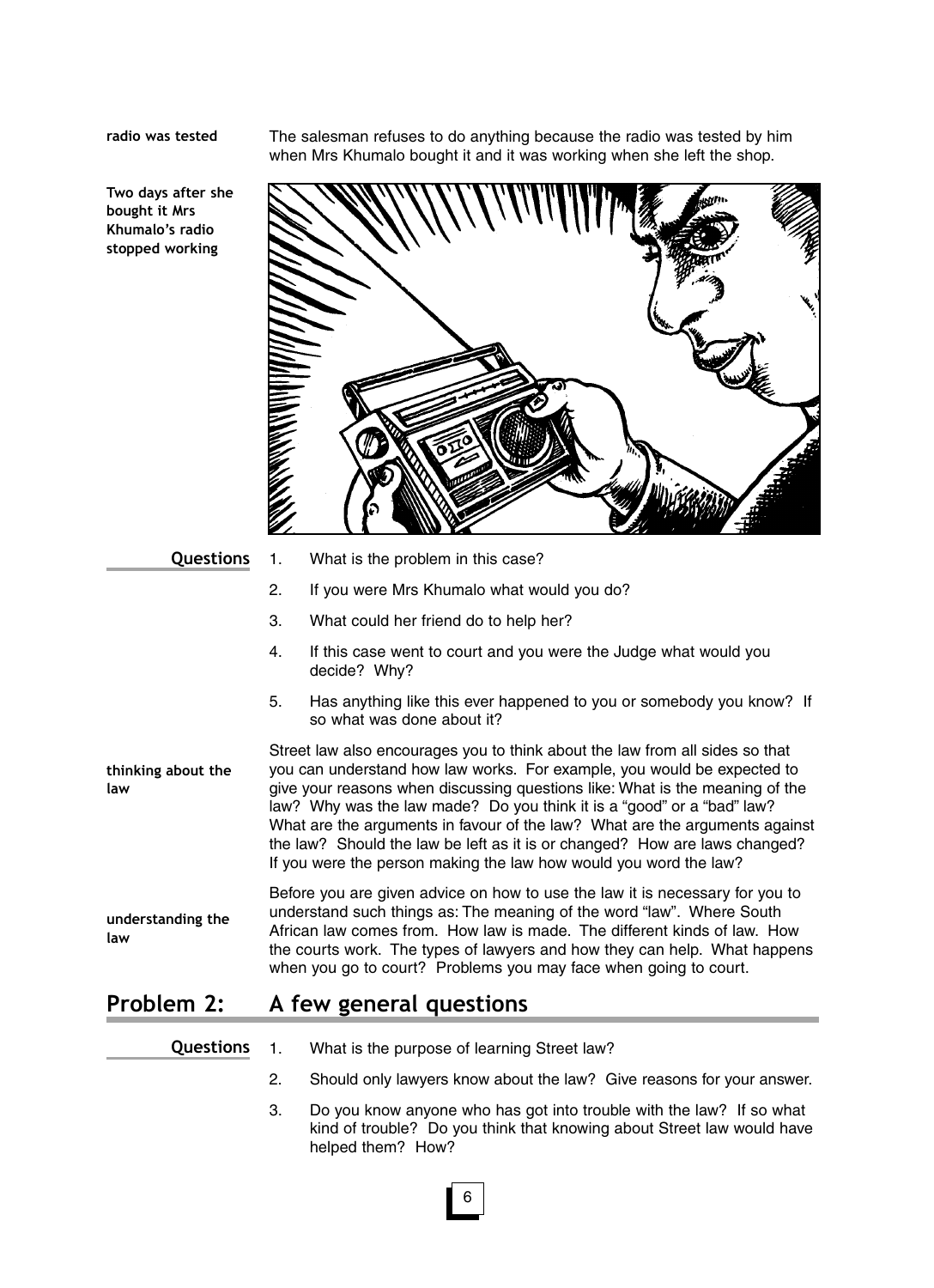## **1.1.2 What is law?**

| rights and duties | It is not easy to answer the question: What is law? There are many definitions<br>of law, but for our purposes, law can be defined as a set of rules used to |
|-------------------|--------------------------------------------------------------------------------------------------------------------------------------------------------------|
|                   | control the behaviour of people in society. These rules tell people what they                                                                                |
|                   | must do, what they may do and what they may not do. In other words they tell                                                                                 |
|                   | people about their legal "rights" and "duties". They also tell people when they                                                                              |
|                   | will be protected by the courts. This definition is not complete however                                                                                     |
|                   | because it does not answer questions like: Where do laws come from? Do we                                                                                    |
| laws and morals   | need laws? Are all laws written? Can laws be changed? If so, how? Are all                                                                                    |
|                   | laws fair? What is the difference between laws and "morals" (i.e. whether                                                                                    |
|                   | something is right or wrong)? What is certain, however, is that the law affects                                                                              |
|                   | nearly every part of our daily activities even if we do not realize it.                                                                                      |

## **Problem 3: Where would you change the law?**

| Questions                             | Make a list of all your daily activities (eg: washing up, eating, going to school).<br>Next to each activity state whether you think there are any laws affecting it.<br>What do you think is the purpose of these laws? Would you change any of<br>these laws? Why or why not?                                                                                                                                                                                                                                                                                                                                                                                                                                                                                                                                                                                                                                                                       |
|---------------------------------------|-------------------------------------------------------------------------------------------------------------------------------------------------------------------------------------------------------------------------------------------------------------------------------------------------------------------------------------------------------------------------------------------------------------------------------------------------------------------------------------------------------------------------------------------------------------------------------------------------------------------------------------------------------------------------------------------------------------------------------------------------------------------------------------------------------------------------------------------------------------------------------------------------------------------------------------------------------|
| punishment and<br>compensation        | The law is binding on people. This means that its rules must be followed. If a<br>person does not follow the rules, he or she may be punished by the court or<br>be made to pay another person compensation or made to do other things. It<br>does not mean, however, that a law must be fair or just to be a law. In the<br>past, South Africa's apartheid laws, which forced people of different races to<br>live in different areas and attend different schools, were widely criticized.                                                                                                                                                                                                                                                                                                                                                                                                                                                          |
| some laws may be<br>regarded as wrong | When studying the law we often have to think about the connection between<br>laws and morals. Morals refer to behaviour that a particular society regards<br>as right or wrong, and unless these morals have become part of the law the<br>courts cannot be used to enforce them. For example, it may not be moral for<br>a person to tell a lie to another, but it will not generally be against the law.<br>(Unless it was done to cheat someone out of their property or to insult them.)<br>Some laws, however, may be regarded as wrong by the majority of people in<br>South Africa but they are still laws. For instance, many people think that the<br>death penalty is moral, despite the fact that it is now unlawful. Similarly, many<br>people think that laws that allow for abortion on demand are immoral. Other<br>people, however, believe that these laws are justified. (These complex<br>debates are discussed in Parts 2 and 4). |
|                                       | Sometimes it may be difficult to decide whether an act that appears to be<br>obviously unlawful should be regarded as immoral or wrong. Usually what<br>most people regard as wrong has also been made illegal. For example,<br>murder would generally be regarded as wrong by most people in South Africa.                                                                                                                                                                                                                                                                                                                                                                                                                                                                                                                                                                                                                                           |
| Problem 4:                            | The case of the shipwrecked sailors                                                                                                                                                                                                                                                                                                                                                                                                                                                                                                                                                                                                                                                                                                                                                                                                                                                                                                                   |

Three people Dan, Sam and Bob, who worked on a ship as sailors, were floating in a small boat after a storm sank their boat. The ship sunk too soon to send a radio call for help. The three sailors were the only people who had not drowned. They had no food, no water and nothing to help them catch fish. **no food no water**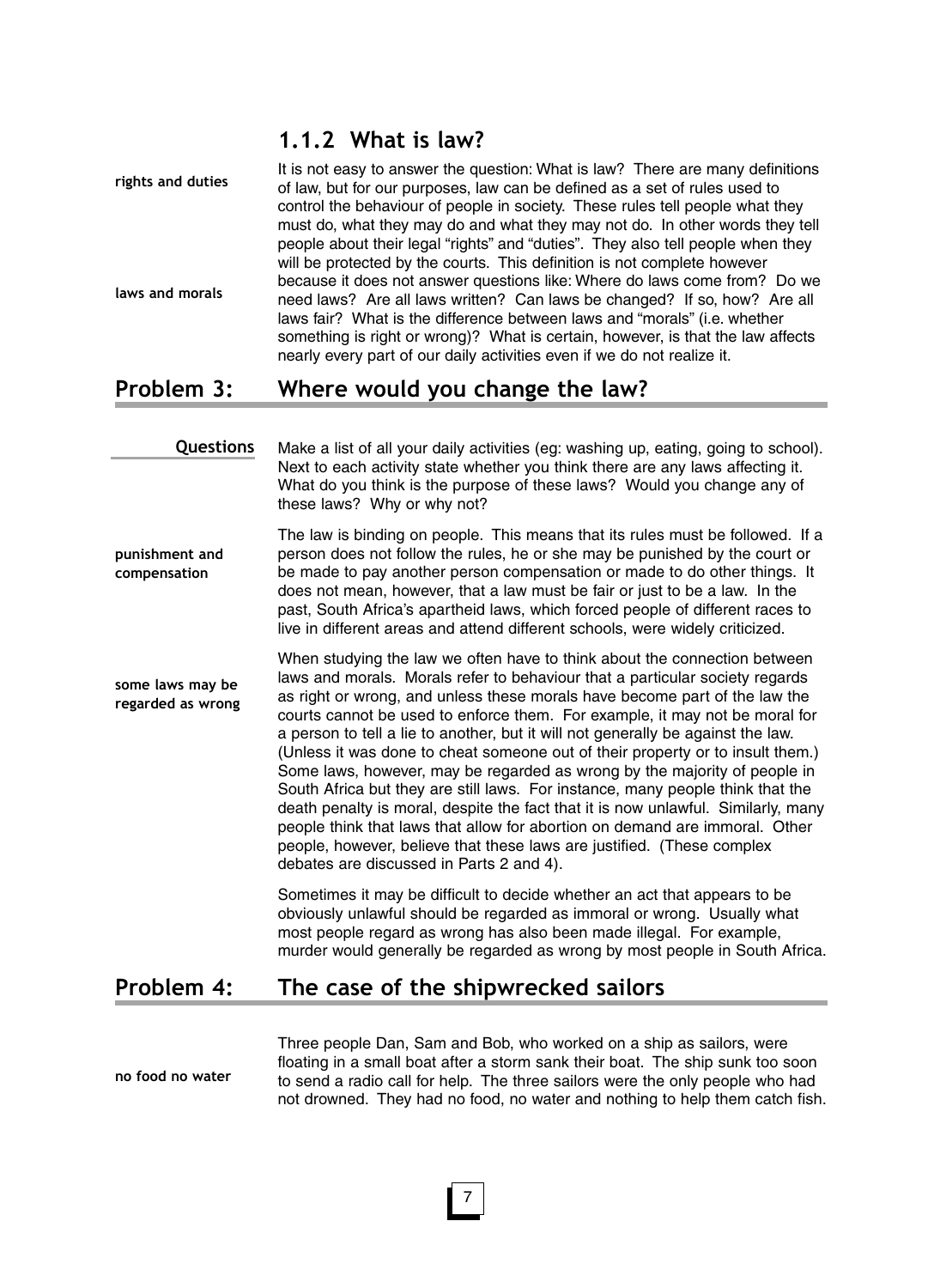**Bob, Dan and Sam agreed that one of them should be killed and eaten by the other two. But when it turned out to be him Bob wasn't so keen anymore** 



The three men spoke about their problem: Dan who knew about how ships travel, said they were about 1 600 kilometers from land, and that no ships were likely to pass near them. Sam, the ship's doctor, said that they could not live more than 30 days without food. They might be lucky and get some water from rain. He also said that if one of them died before the others, the other two could live for longer by eating the body of the dead person. On the 25th day, Bob who was very weak suggested that the three should toss a coin and the loser should be killed and eaten by the other two. Dan and Sam agreed. Bob lost the toss and then refused to consent to being killed. Dan and Sam decided that Bob would die soon anyway and killed and ate him. Five days later Dan and Sam were rescued by a passing ship and brought to land. They were then put on trial for murder. The law states: Any person who intentionally and unlawfully kills another is guilty of murder. 1. Should Dan and Sam be charged with murder? 2. If you were the lawyer for Dan and Sam what would be your argument? 3. If you were the lawyer for the State (the prosecutor) what arguments would you make? 4. If they were found guilty (convicted) what should their punishment be? 5. What would be the purpose of convicting Dan and Sam? 6. What is the connection between law and morality in this case? Was it morally wrong for Dan and Sam to kill Bob? Explain your answer. 7. Can someone act legally, but immorally? Can an act be morally right but unlawful? Parliament is the main law making body in South Africa. It can make new laws, change laws, give new rights or take people's rights away. In general, the courts enforce the laws that are made by Parliament. Parliament cannot, however, make laws that conflict with the Constitution. The Constitution contains a Bill of Rights and is the supreme law of South Africa. If Parliament makes a law that conflicts with the Constitution, certain courts, such as the Constitutional Court, have the power to rule that that law is invalid. In this way the courts protect peoples' rights. **if one died the others could eat him they killed and ate him on trial for murder the courts enforce the laws Questions**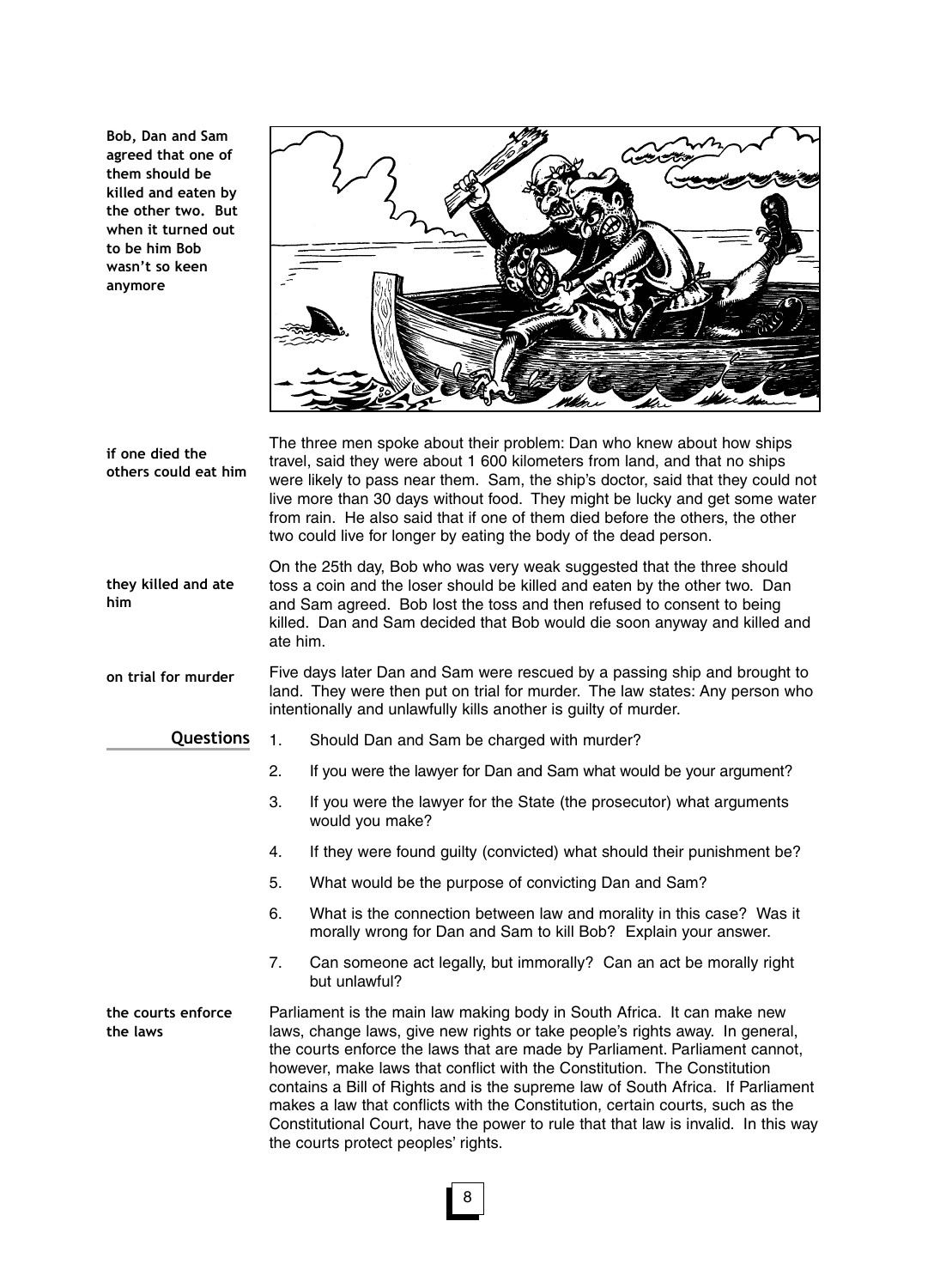Laws may act harshly on people. A law can be unfair and still be the law. Judges cannot change laws made by Parliament because they believe them unjust or unfair. However certain courts in South Africa may change unjust or unfair laws that conflict with the Constitution. Every society has recognized the need for some law even if the laws were not written – as was the case in South Africa before the European settlers arrived. People governing a society need rules to control the conduct of the community. Without laws there would be confusion, fear, and disorder. This does not mean that all laws are fair or even good; but imagine how people could take advantage of one another without some set of rules. **unfair laws that conflict with the Constitution can be changed aws are necessary**

## **Problem 5: Imagine there were no laws**

**Questions**

- 1 If cities did not have traffic lights what would happen? What if they had traffic lights but no laws against going through a red light? What would happen?
- 2. What would happen if there were no laws against stealing?
- 3. Do you think people always need laws to make them do what is moral or fair?

**Imagine the chaos in a large city if there were no laws**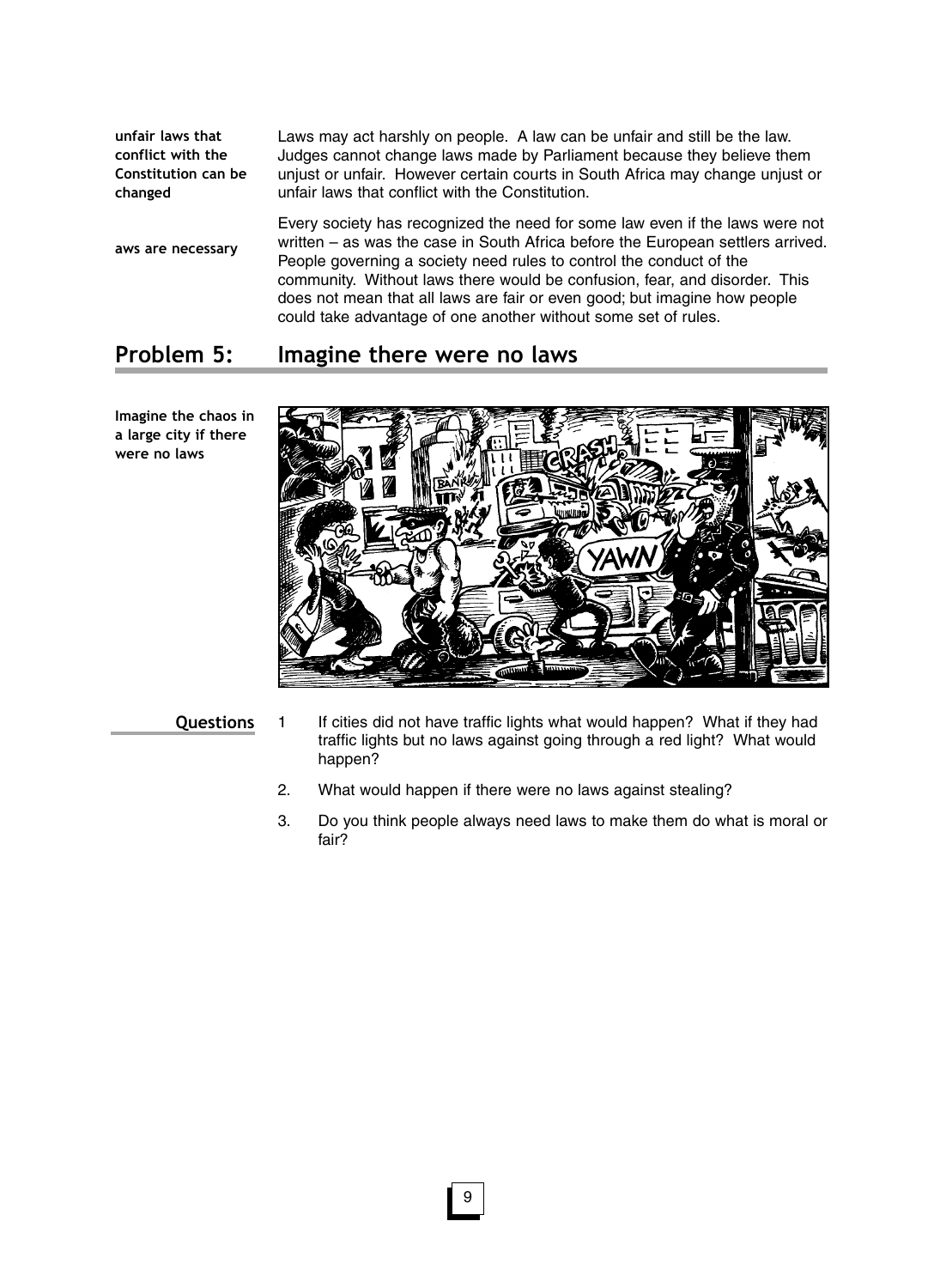# **1.2 Where law comes from, how it is made and the different kinds of law**

#### **Outcomes**

After completion of this section learners will be able to:

1. Demonstrate an understanding of where law comes from, how it is interpreted, and the different kinds of law.

Assessment criteria

- 1. An explanation is given of where South African law comes from and how it is made.
- 2. A set of facts is examined and a decision is taken on how the court would interpret the law.
- 3. A set of facts in a case is examined and a decision is taken on whether the judge calculated the damages correctly.
- 4. An explanation is given of how the Constitution operates.
- 5. A set of facts in a case is examined and a decision is taken on whether the Constitutional Court should have abolished corporal punishment for juvenile offenders.
- 6. A set of facts is examined and a decision is taken on which acts were criminal and which were civil wrongs.

## **1.2.1 Where South African law comes from**

Before the European settlers arrived at the Cape, the people of South Africa had their own law and rulers. The pre-colonial rulers used Customary law to govern the people. The law was based on traditions and customs.

In 1652 Jan Van Reibeeck arrived at the Cape. He brought with him the law of Holland. This was called Roman-Dutch law. For the next 150 years, Roman-Dutch law was the official law of the Cape.

In the early 1800's the British took over the rule of the Cape from the Dutch. They brought English law with them. This led to the influence of English law, but Roman-Dutch law remained dominant and continued to develop.

In 1948 the National Party introduced apartheid, a political policy of racial segregation and discrimination. These laws were made by Parliament and were not part of Roman-Dutch law or English law.

In 1990, Nelson Mandela was released and the African National Congress was unbanned. All political groupings then participated in the negotiation of a Constitution for South Africa. The drafters of the Constitution were influenced by the constitutions of many other countries. In 1993 the Interim Constitution was passed and it came into effect in 1994. In 1996 the Final Constitution was passed. South African law cannot conflict with the Constitution. If it does, it is invalid.

The position in South Africa today is as follows:

1. The application of Customary law is usually limited to the courts of the Chiefs and Headmen, which preside in areas where communities still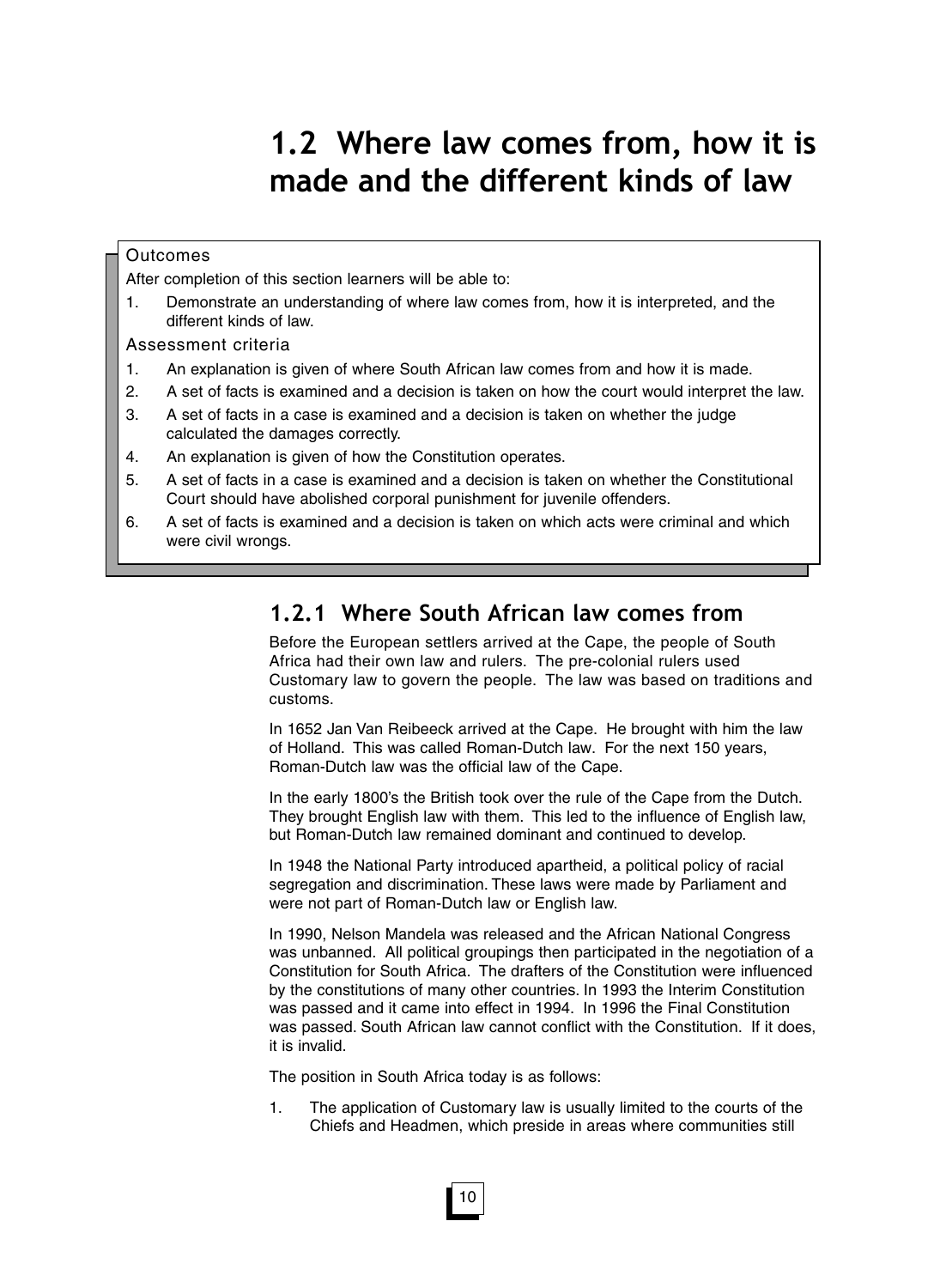| Customary law     |    | live according to Customary law. In general, Customary law has not been<br>very important in South African law. Since 1994, however, in keeping with<br>the Constitution's emphasis on tolerance of diversity, the courts have<br>sometimes taken note of indigenous concepts such as ubuntu. |
|-------------------|----|-----------------------------------------------------------------------------------------------------------------------------------------------------------------------------------------------------------------------------------------------------------------------------------------------|
| Roman-Dutch law   | 2. | Roman-Dutch law has remained the basis of the South African legal<br>system.                                                                                                                                                                                                                  |
| English law       | 3. | English law has had an influence on South African law as it does today,<br>especially in many of the Statutes (see para 1.2.2.1) that Parliament has<br>passed regarding commercial and court procedures.                                                                                     |
| South African law | 4. | South African law is mainly Roman-Dutch with some English law and<br>Statute law (law made by Parliament) influences, and limited recognition<br>of Customary law. Importantly, all South African law is subject to the<br>Constitution, which is the supreme law of South Africa.            |
|                   |    | $\mathcal{L}$ at a finite of $\mathcal{L}$ and $\mathcal{L}$ at $\mathcal{L}$ at $\mathcal{L}$ and $\mathcal{L}$ at $\mathcal{L}$                                                                                                                                                             |

## **Problem 1: The origin of South African law**

| Questions               | $\mathbf{1}$ | Where does South African law come from?                                                                                                                                                                                                                                                                                                                                                                                        |
|-------------------------|--------------|--------------------------------------------------------------------------------------------------------------------------------------------------------------------------------------------------------------------------------------------------------------------------------------------------------------------------------------------------------------------------------------------------------------------------------|
|                         | 2.           | Which legal system has had the greatest influence on South African law?                                                                                                                                                                                                                                                                                                                                                        |
|                         | 3.           | Why do you think Customary law is not so important in South Africa?<br>Do you think that it should be more important?                                                                                                                                                                                                                                                                                                          |
|                         | 4.           | What does the history of South African law tell us about where laws<br>come from?                                                                                                                                                                                                                                                                                                                                              |
|                         |              | 1.2.2 How South African law is made                                                                                                                                                                                                                                                                                                                                                                                            |
|                         |              | In 1910, the four colonies of South Africa, the Cape Colony, the Orange Free<br>State, Transvaal and Natal joined together to become the Union of South<br>Africa. This created one central system of government with the former<br>colonies as provinces. The central government was given the supreme law-<br>making power.                                                                                                  |
|                         |              | Under the 1996 Constitution, South Africa now has nine provinces: the<br>Eastern Cape, Free State, Gauteng, KwaZulu-Natal, Mpumalanga, Northern<br>Cape, Limpopo, North West and Western Cape.                                                                                                                                                                                                                                 |
| Levels of<br>government |              | Nowadays, South Africa also has three levels of government: national,<br>provincial and local. At the national level, South Africa is governed by<br>Parliament, which consists of a National Assembly and a National Council of<br>Provinces. The provinces are governed by provincial legislatures. Finally, at<br>the local level, municipal areas are governed by municipal councils.                                      |
| Legislation             |              | Each of these bodies, Parliament, provincial legislatures and municipal<br>councils, have the power to make laws. Laws passed by these bodies are<br>called legislation. These laws are written. If a law is made by Parliament it is<br>called a statute or an act. If a law is made by a provincial legislature it is<br>called a provincial act. Finally, if a law is made by a municipal council it is<br>called a by-law. |
| Common law              |              | If a specific matter is not governed by legislation then the Common law<br>applies. The Common law is not made by Parliament, or any of the bodies<br>mentioned, and is not written down in statutes. Instead, it derives mainly from<br>Roman-Dutch law. We will discuss Statute law and Common law separately.                                                                                                               |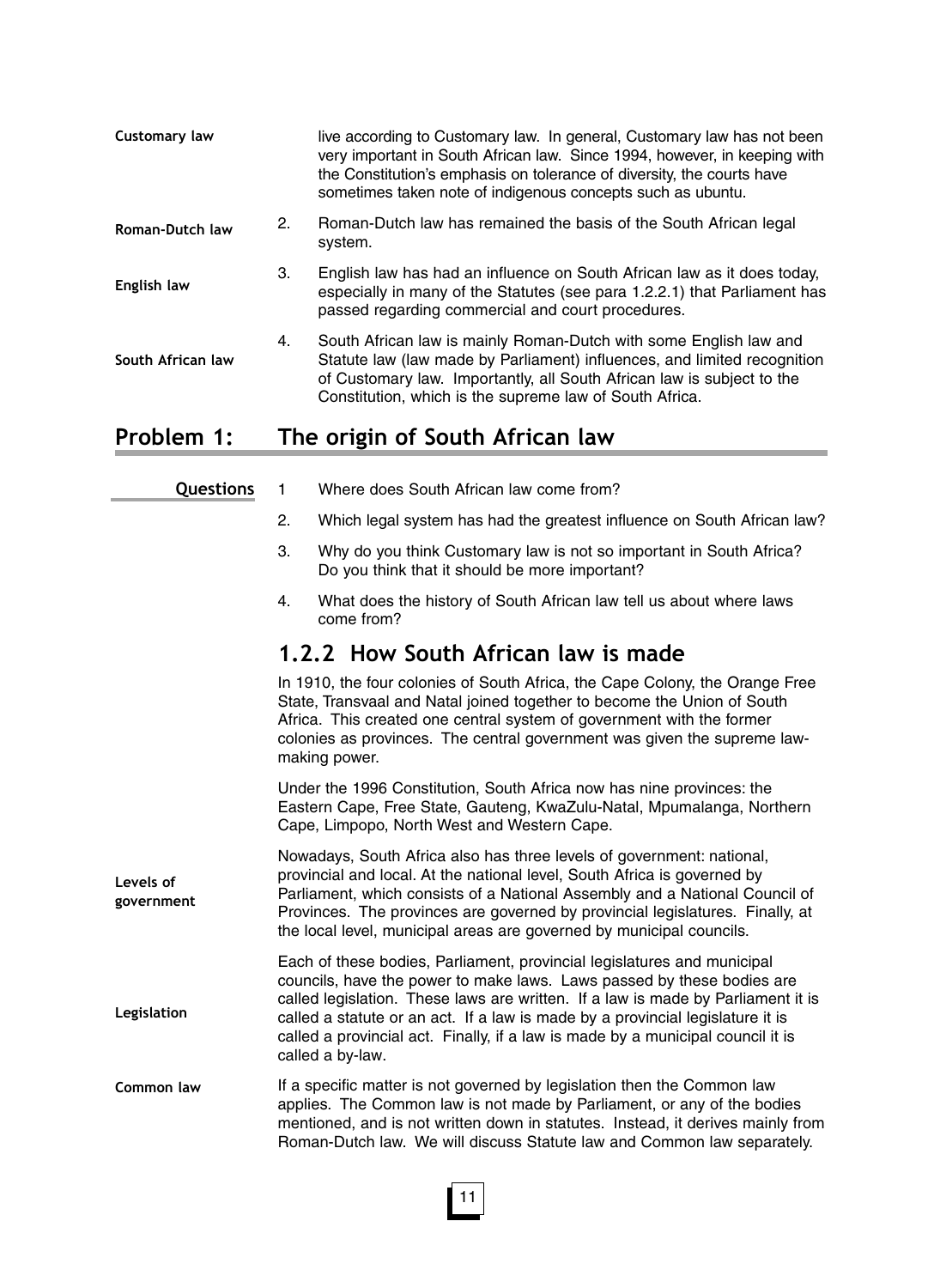## 1.2.2.1 Statute law

| Statute law is made<br>by Parliament,<br>provincial<br>legislatures and<br>municipal councils                           | Statute law is written law. It is made by Parliament, provincial legislatures and<br>municipal councils. However, Parliament, provincial legislatures and municipal<br>councils may not make laws about anything: The Constitution states what<br>each body may make laws about. Parliament may make laws about almost<br>any matter. There are some matters, however, such as provincial roads, that<br>only provincial legislatures may make laws about.                                                                                                                |  |
|-------------------------------------------------------------------------------------------------------------------------|---------------------------------------------------------------------------------------------------------------------------------------------------------------------------------------------------------------------------------------------------------------------------------------------------------------------------------------------------------------------------------------------------------------------------------------------------------------------------------------------------------------------------------------------------------------------------|--|
| <b>All South Africans</b><br>over the age of 18<br>years may vote                                                       | Parliament is the most important body, and so we will focus on how it makes<br>laws. A parliament should always consist of representatives of the community,<br>chosen through elections that are held regularly, in which all adult citizens<br>may vote. In the past, due to the South African government's apartheid policy,<br>non-white people were not allowed to vote and were not represented in<br>Parliament. Now all South Africans over 18 years of age are entitled to vote,<br>and have a say in who makes the laws that govern South Africa.               |  |
| <b>Bills are introduced</b><br>by Cabinet Ministers                                                                     | When a need for a law arises, a Bill is introduced in the National Assembly by<br>the Cabinet Minister responsible for that matter (Ministers run the different<br>government departments). The Bill is debated by the members of the<br>National Assembly, who may propose amendments to the Bill. Eventually, the<br>members vote on whether the Bill should be passed.                                                                                                                                                                                                 |  |
| <b>The National Council</b><br>of Provinces must<br>approve all bills<br>Bills signed by the<br><b>President become</b> | If the Bill is approved by the National Assembly it is referred to the National<br>Council of Provinces for approval. The purpose of the National Council of<br>Provinces is to ensure that the provinces have a say regarding national<br>legislation that affects the provinces. The Bill is also debated, and voted on,<br>in the National Council of Provinces. If it is rejected, and the two houses are<br>in disagreement, the Constitution says how the dispute must be resolved. If<br>the National Council of Provinces approves the Bill it is referred to the |  |
| Acts                                                                                                                    | President, who signs it. The bill is now a statute or an "Act".                                                                                                                                                                                                                                                                                                                                                                                                                                                                                                           |  |
| Acts are published in<br>the Government<br>Gazette                                                                      | Acts are published in a Government newspaper called the Government<br>Gazette. The statutes of South Africa are collected in Butterworths Statutes<br>of South Africa and Juta's Statutes of South Africa that are available in most<br>university law libraries. Some examples of Statute law are: The Criminal<br>Procedure Act of 1977, which sets out the procedures in the criminal courts<br>and the Credit Agreement Act of 1980, which controls what must be done<br>when people buy on credit.                                                                   |  |
| <b>Statutes may allow</b><br>Ministers of<br>Government<br>departments to<br>make regulations                           | Sometimes a statute may give power to a person (e.g.: a Minister) or a body<br>(e.g.: the Department of Correctional Services) to make "regulations" (rules).<br>These regulations are not written in the Act, but are published in the<br>Government Gazette and other newspapers. The most important regulations<br>can be found in most university law libraries.                                                                                                                                                                                                      |  |
| <b>Acts that conflict</b><br>with the<br><b>Constitution are</b><br>invalid                                             | As mentioned, if Parliament passes legislation that conflicts with the<br>Constitution, which is the supreme law of South Africa, that law is invalid. To<br>give effect to this principle, the Constitution states that certain courts may test<br>legislation against its provisions. If legislation conflicts with the Constitution,<br>those courts may declare the legislation invalid.                                                                                                                                                                              |  |
|                                                                                                                         | When a statute does not conflict with the Constitution, the court must apply<br>the statute. To do so, the court must interpret the statute. Often, to do this,<br>the court must look at the intention of Parliament or the law-making body. The<br>following problem shows the difficulty of deciding what a law intends.                                                                                                                                                                                                                                               |  |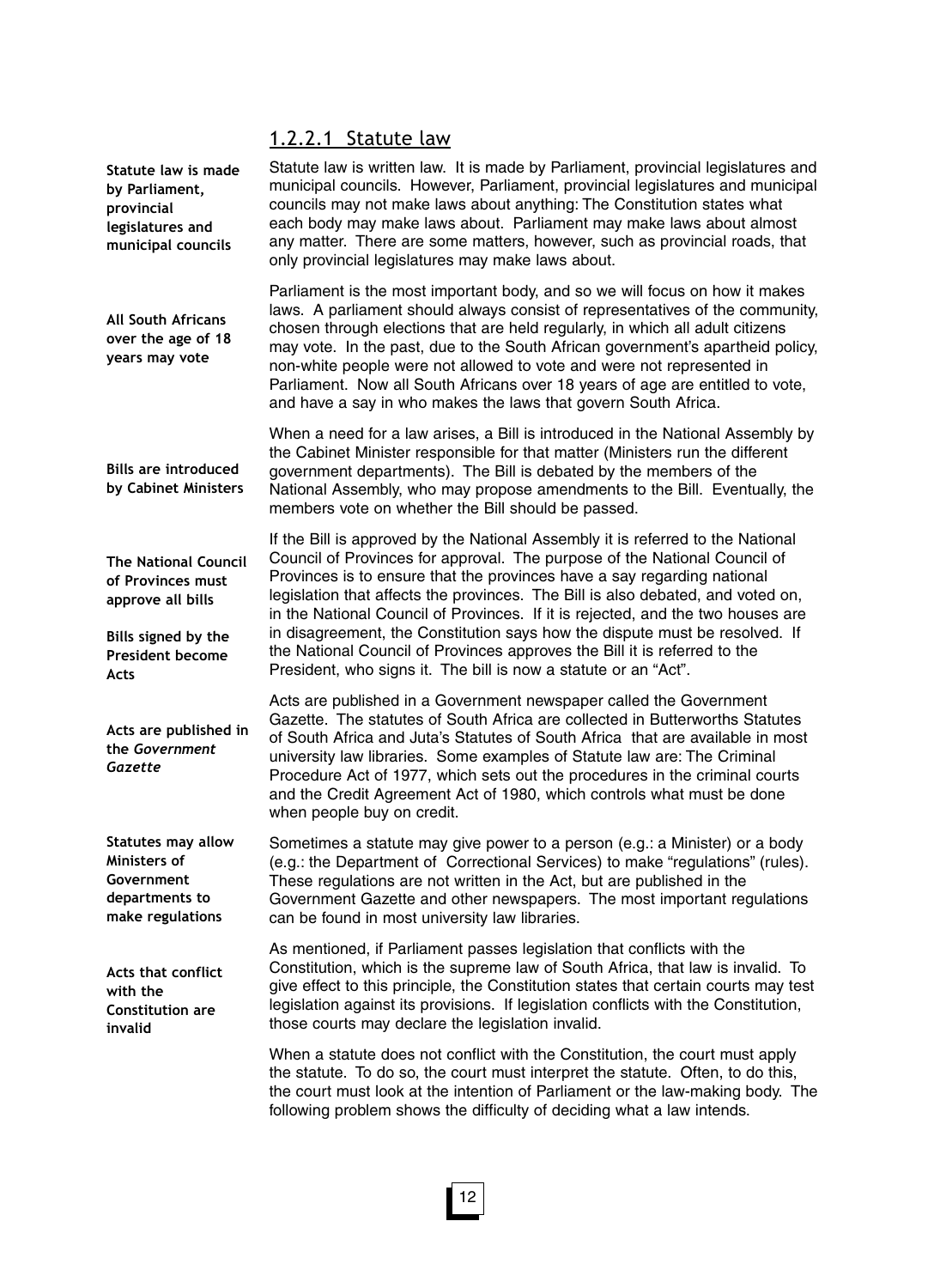## **Problem 2: No vehicles in the park**

**Are skateboards, bicycles and prams also vehicles?**



**A place of peace and quiet**

The town of Tandi has established a lovely park in its centre. The town council wishes to preserve the feeling of nature, undisturbed by city noise, traffic, pollution and crowding. It is a place where people can go and find grass, trees, flowers and quiet. In addition, there are playgrounds and picnic areas. At all entrances to the park, the following sign has been posted:

#### "NO VEHICLES IN THE PARK"

The law seems clear, but some disputes have arisen over the interpretation of the law. Interpret the law in the following cases, keeping in mind what the law says (called "the letter of the law") and what the lawmakers intended (called "the intent of the law" Note: The dictionary defines a "vehicle" as something on wheels that carries people or things.)

#### **Questions**

- 1. John Reddy lives on one side of town and works on the other side. He will save ten minutes if he drives through the park.
- 2. There are many rubbish bins in the park so that people can deposit litter there and keep the park clean. The sanitation department wants to drive in to collect the rubbish.
- 3. Two police cars are chasing a suspected bank robber. If one cuts through the park, it an get in front of the suspect car and trap the robber between the police cars.



13

**Are the police allowed to drive through the park?**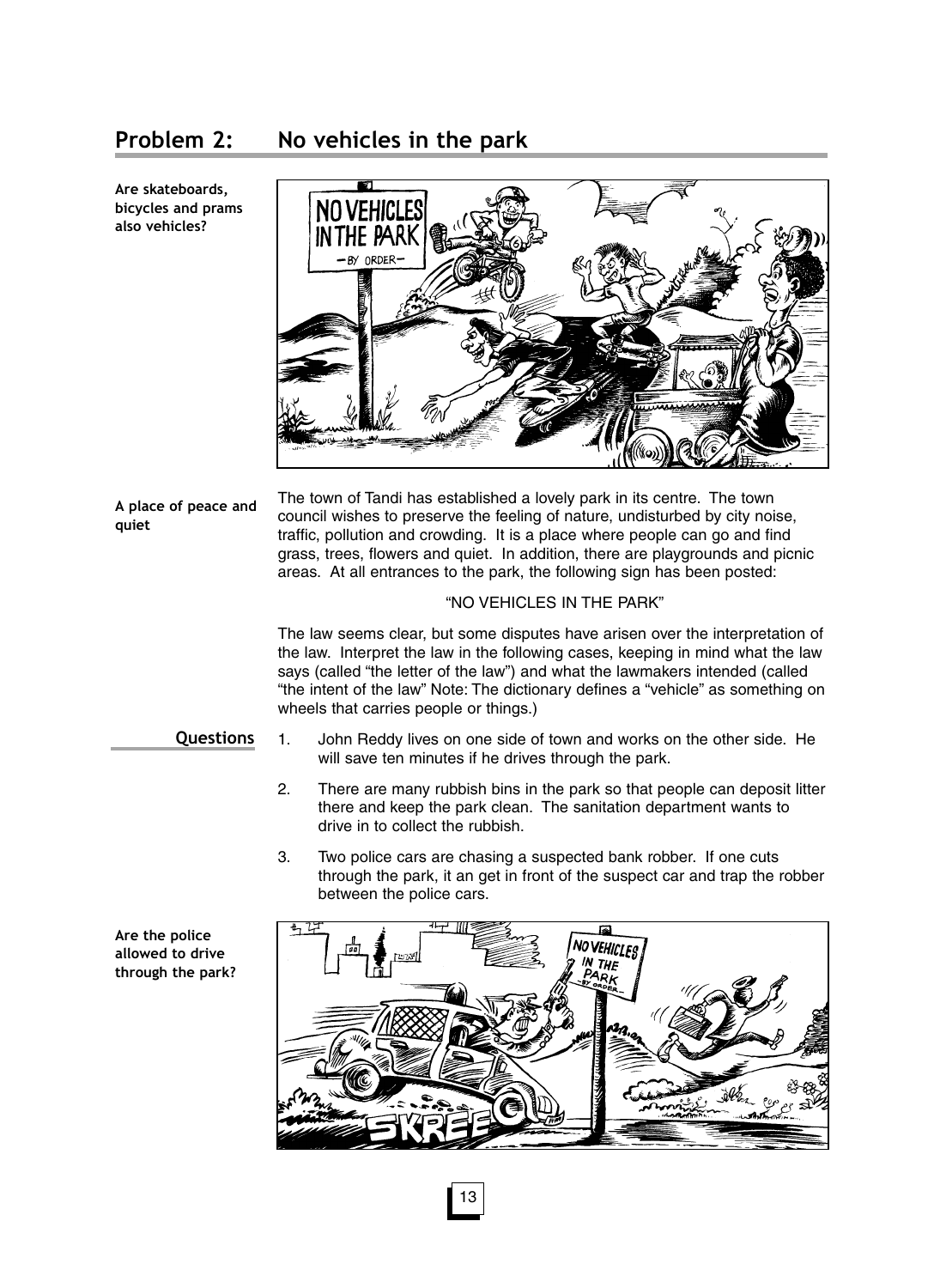- 4. An ambulance has a dying car accident victim in it and is racing to hospital. The shortest route is through the park.
- 5. Some of the children who visit the park want to ride their bicycles and skateboards there.
- 6. Mrs Dube wants to take her baby to the park in a pram.
- 7. A memorial to the town's citizens who died in the Second World War is being constructed. And army truck donated by the government, is to be placed beside it.

#### 1.2.2.2 Common law

The Common law comes mainly from Roman-Dutch law, English law, and some times even ancient Roman law. The Common law is the law not made by Parliament, a provincial body or a municipal council. Since 1993, in keeping with the spirit of the Constitution, the courts have also taken note of Customary law and law brought to South Africa by other communities, such as the Islamic community. Like all law, the Common law may not conflict with the Constitution. The judges are required to develop the Common law to make it fit in with the Constitution. The judges in South Africa have developed the Common law, by interpreting and applying it to individual cases. Common law therefore develops from the rules made by judges in court decisions and written down in their judgments. Sometimes new decisions are taken by judges as to what the Common law means. These decisions state how the law must be interpreted in future and are called "precedents". **Common law is not made by Parliament**

The way in which the Common law has been developed is written down in the decisions of Judges in the High Court. In the High Court the people involved in a dispute (called the "parties") each present their case by calling witnesses and arguing about the law. The Judge then makes a decision about the case. This decision is called a judgment. **Decisions by judges are called judgments**

## **Problem 3: Statute law and common law**

| <b>Questions</b>            |    | What is the difference between Statute law and Common law?                                                                                                                                                                                                                                       |
|-----------------------------|----|--------------------------------------------------------------------------------------------------------------------------------------------------------------------------------------------------------------------------------------------------------------------------------------------------|
|                             | 2. | Who can change the Common law?                                                                                                                                                                                                                                                                   |
|                             | 3. | Who can change the Statute law?                                                                                                                                                                                                                                                                  |
|                             | 4. | If a town passes an unfair by-law how do you think the law can be<br>changed?                                                                                                                                                                                                                    |
|                             |    | A court decision or judgment is made in one of three ways:                                                                                                                                                                                                                                       |
|                             | 1. | The Judges look at the law to see if there is a rule which covers the<br>facts of the case. If there is a rule, they apply it to the case.                                                                                                                                                       |
| Judgments and<br>precedents | 2. | Sometimes there is no rule which covers the facts of the case. Then the<br>Judges must make a decision based on their own opinion. They do this<br>by looking at the facts of the case and the existing law. The judgment<br>sometimes includes a new rule of law. This is called a "precedent". |
| a rule of law               | 3. | Sometimes there is a rule which covers the facts of the case, but it has<br>always been applied in a particular way. A person may argue that the<br>rule can be applied in a different way.                                                                                                      |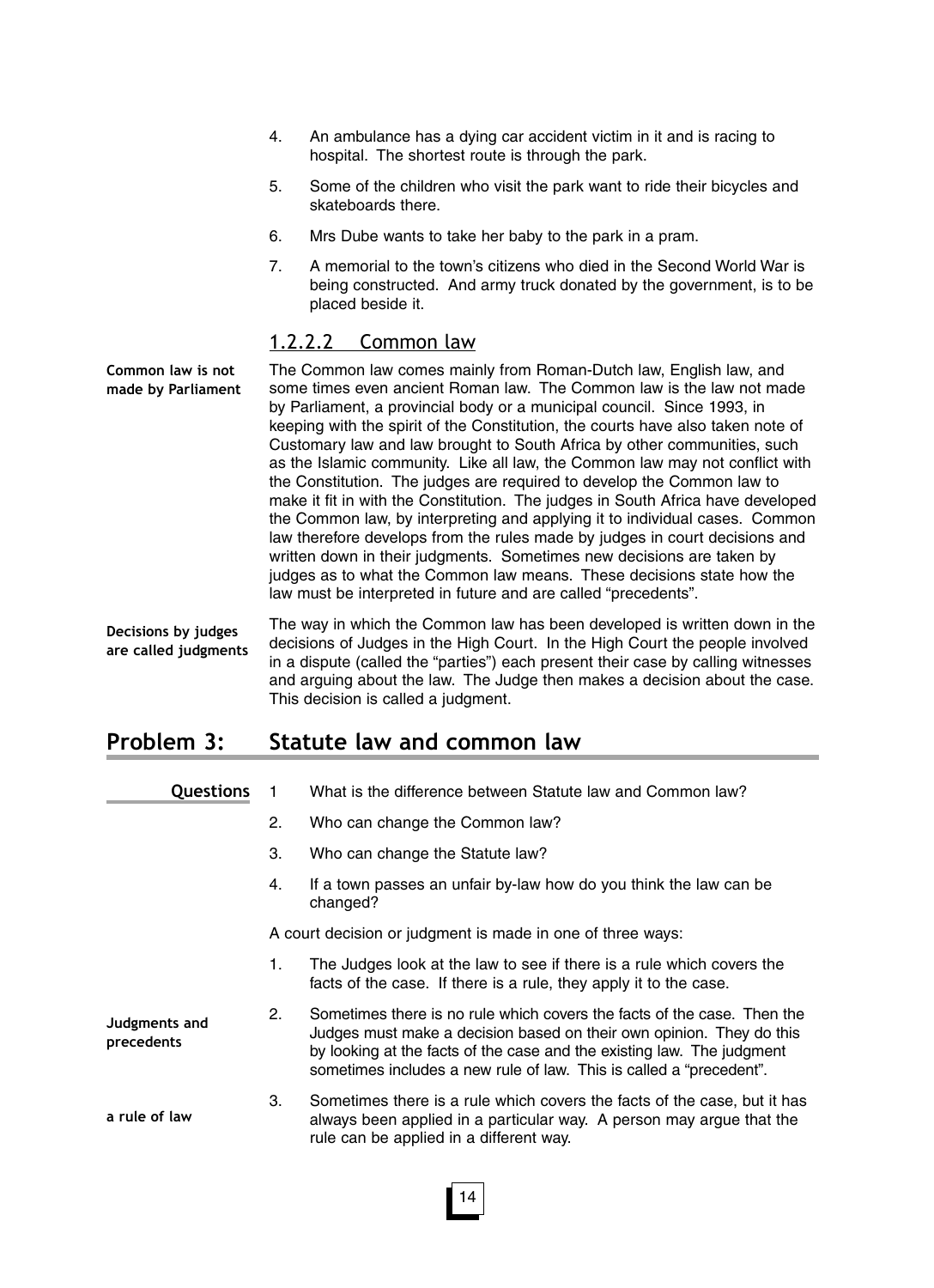The Judge must then decide if this new approach is correct. If the Judge decides that the new approach is correct, he or she has given a new interpretation or explanation of the law. This judgment can also be called a precedent. **a "precedent" a new precedent**

In law the courts are guided by precedents. A court must follow precedents set by courts that are higher than it. The highest courts in South Africa are the Supreme Court of Appeal (the highest court in all matters except constitutional matters) and the Constitutional Court (the highest court in constitutional matters). If a precedent has been set by the Supreme Court of Appeal on a non-constitutional matter, only the Supreme Court of Appeal or Parliament can change that precedent. If, however, a precedent has been set by the Constitutional Court on a constitutional matter, even Parliament may be bound by it and only the court itself can change it. Precedents set by these courts must be followed by all the High Courts and Magistrates' Courts. Similarly, precedents set by the High Courts must be followed by the Magistrates' Courts. **precedents are used to guide the courts**

## **Problem 4: A case of pain and suffering**

**Radebe and his friends threw stones at Hough and his friend. Hough went to fetch a gun**



**Radebe was seriously injured**

**The court awarded Radebe R32**

**Radebe went to the Appeal Court**

In 1949 a case called Radebe v Hough was argued in the Appellate Division. (The Supreme Court of Appeal was previously called the Appellate Division.) Radebe, an African, had been shot and injured by Hough, a White person. Radebe and some friends had thrown stones at Hough while they were out walking. Hough went to fetch a gun and he and his friend chased Radebe and his two friends into a room where shots were fired. Radebe was seriously injured. He was in hospital for 10 days and suffered severe pain in his private parts for three months. The Witwatersrand Local Division of the Supreme Court (now called the High Court) found Hough liable for assault and gave Radebe compensation of R32. The court took into account that Radebe was a poor man and an African for whom R32 in those days would have been a lot of money.

Radebe appealed to the Appellate Division saying that he had not been awarded enough damages. He also argued that it was wrong to take his race and the amount of money he earned (R4 a week) into account when compensating him for pain and suffering.

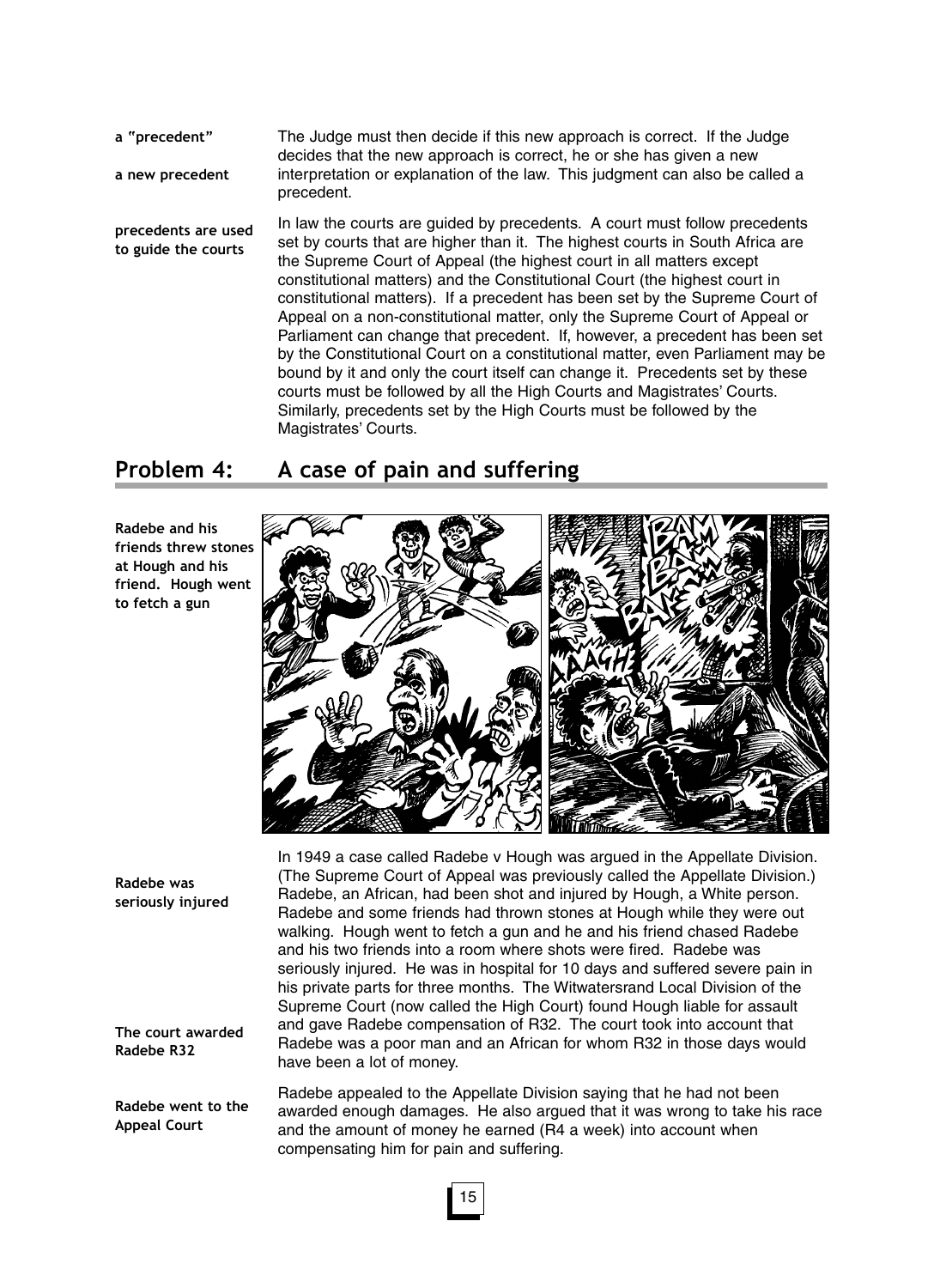Hough argued that the courts in Southern Rhodesia (now Zimbabwe) and Natal (now KwaZulu-Natal) had previously said that poor people like Africans for whom a little money meant a lot should only receive a small amount in these cases. Hough argued that this was the correct approach in pain and suffering cases.

The Appellate Division held that the earlier cases were wrong and that when giving damages for pain and suffering a court should not look at the race, or culture or financial position of the injured person. Both rich and poor people of different races and cultures suffer the same amount of pain if they are injured. The Appellate Division awarded Radebe R400 damages, a lot of money in those days. (Radebe was also entitled to his lost wages.) **rich or poor – the pain is the same**

#### **Questions**

- 1. What was the precedent set in this case?
	- 2. Which courts have to follow this precedent?
	- 3. Which courts would have to follow this precedent if it had been set by the Natal Provincial Division of the High Court?
	- 4. Which body can change a precedent made by the Supreme Court of Appeal (previously the Appellate Division)?
	- 5. If you were a Judge would you have decided in favour of Radebe's or Hough's argument? Why?

#### 1.2.2.3 The Constitution

A Constitution sets out the basic laws according to which a country is governed. There are different types of Constitutions. Some Constitutions are unwritten. This means that the country's basic laws are not set out in a single written document. Instead, they can be found in statutes made by Parliament, and in practices that have arisen over time. This was the position in South Africa before 1994, the year in which the Interim Constitution came into effect. Since then, however, South Africa has had a written Constitution. This means that the South African Constitution is a single document in which the framework for governing the country is set out.

In some countries, Parliament can change the Constitution whenever it wants to. These countries have "sovereign" Parliaments. This means that there are no limits on the types of laws that the Parliament can make. Before 1994, South Africa had a sovereign Parliament. This meant that the courts, and ordinary people, could not challenge the laws made by Parliament. Since 1994, however, Parliament has not been sovereign. Instead, the Constitution is the supreme law of South Africa. This means that if Parliament makes a law that conflicts with the Constitution certain courts can declare these laws invalid.

The 1993 Interim Constitution and the 1996 final Constitution were South Africa's first democratic Constitutions. Before 1994 (the year in which democracy was introduced) the rules according to which South Africa was governed were racist. For example, black people could not vote and people of different races had to live in different areas. South Africa's Constitution is now democratic; for example, all South Africans over the age of 18 may vote and all South Africans are guaranteed basic rights, such as the freedom to live where they want.

Most people are aware that the Constitution gives them basic human rights (see below). However, not everyone is aware that the Bill of Rights is only 1 out of 14 chapters in the constitution. The remaining chapters mainly set out

**The Constitution sets out how the country is governed**

**If Parliament makes a law that conflicts with the Constitution the Constitutional Court can declare it invalid**

**Since 1994 South Africa has had a democratic Constitution**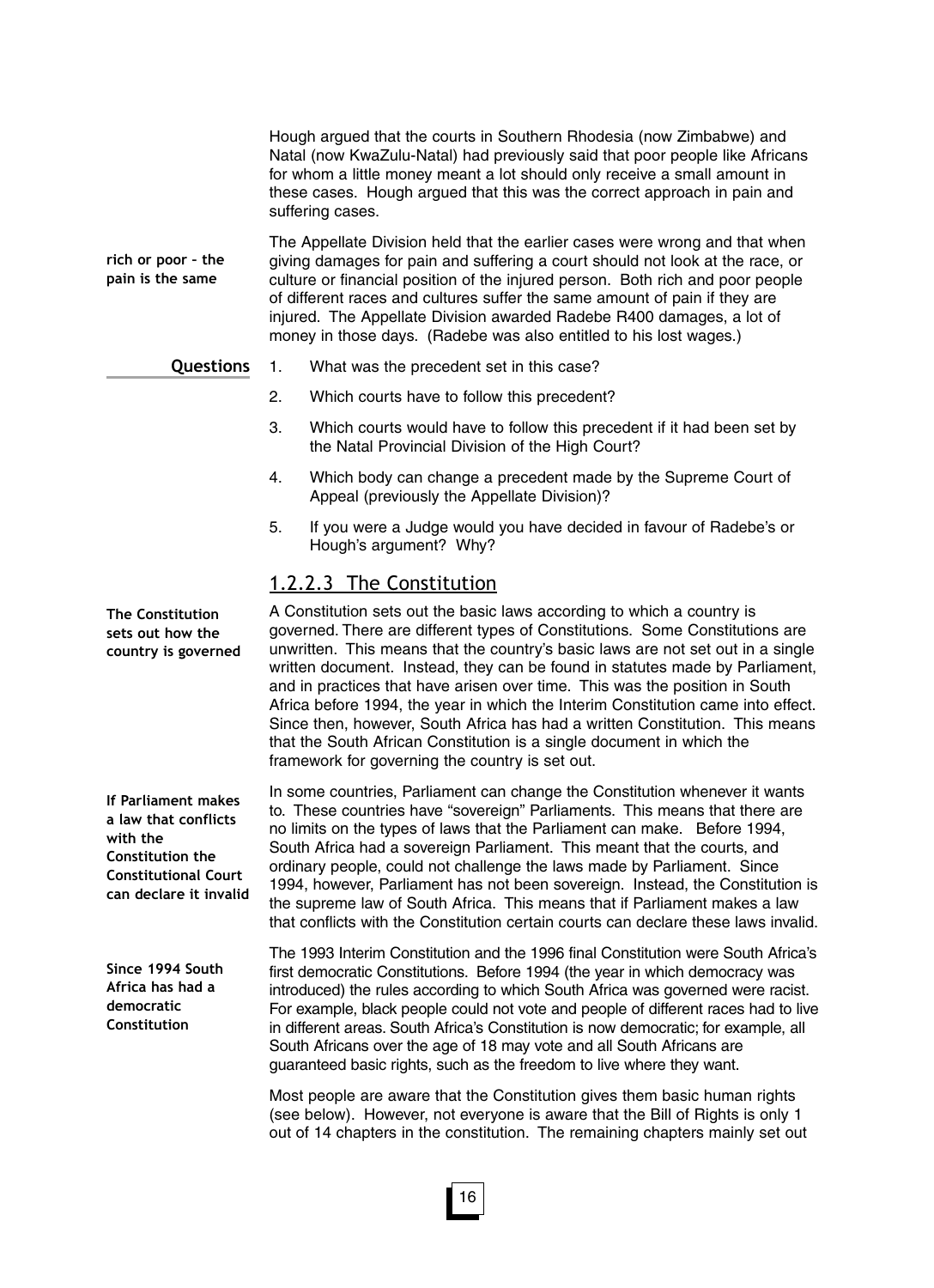| <b>Democratic</b>        | the law for how the country should be governed. The Constitution describes       |
|--------------------------|----------------------------------------------------------------------------------|
| countries have a         | the laws for the main parts of government, namely Parliament (which makes        |
| "separation of           | laws), the Executive (which consists of the President and his Ministers and      |
| powers" between          | which executes laws) and the courts (which resolve legal disputes by             |
| Parliament, the          | interpreting the law). This is called the "separation of powers" and is found in |
| <b>Executive and the</b> | democratic countries to prevent dictatorship by making sure that too much        |
| Judiciary                | power is not held by the Executive. The Constitution also sets out laws for      |
|                          | other important parts of government, such as the police and defence force,       |
|                          | and independent bodies that protect human rights such as the Human Rights        |
|                          | Commission and the Public Protector.                                             |

## **Problem 5: Some questions on the Constitution**

|                                                      | 1. | Is the South African Constitution written or unwritten? What does this<br>mean?                                                                                                                                                                                                                                                                                                                                                                                                                                                                                                |
|------------------------------------------------------|----|--------------------------------------------------------------------------------------------------------------------------------------------------------------------------------------------------------------------------------------------------------------------------------------------------------------------------------------------------------------------------------------------------------------------------------------------------------------------------------------------------------------------------------------------------------------------------------|
| Questions                                            | 2. | What is a "sovereign" Parliament? Is the South African Parliament<br>sovereign? What, do you think, are advantages and disadvantages of<br>having a sovereign Parliament?                                                                                                                                                                                                                                                                                                                                                                                                      |
|                                                      | 3. | What is meant by the "separation of powers". What are the main parts<br>of government? Explain what each of them does. Why is the<br>separation of powers important?                                                                                                                                                                                                                                                                                                                                                                                                           |
|                                                      | 4. | Do you feel that having a Constitution and a Bill of Rights makes any<br>difference to your life? How do you think that your life may differ from<br>what it might have been if you had lived when South Africa had a<br>"sovereign" Parliament? Give reasons for your answer.                                                                                                                                                                                                                                                                                                 |
| The Bill of Rights<br>sets out basic human<br>rights |    | The Bill of Rights sets out basic human rights. All South Africans are entitled<br>to these rights. These rights protect citizens in their dealings with the State,<br>(e.g., the Bill of Rights gives rights to people who have been arrested - see<br>Part 2). However, these rights also protect people in their dealings with one<br>another, (for instance, you cannot be fired from your job just because your<br>employer does not like your race). If legislation or any part of the Common law<br>violates a human right certain courts may declare that law invalid. |
|                                                      |    | The Constitution contains the following types of rights:                                                                                                                                                                                                                                                                                                                                                                                                                                                                                                                       |
| Civil and political<br>rights                        | 1. | Civil and political rights. These rights protect people against the state and<br>against one another. Important examples of these rights in the Constitution<br>are the rights to equality (i.e. freedom from discrimination); dignity; life;<br>freedom and security of person; privacy; freedom of religion; belief and<br>opinion; freedom of expression; freedom of association; freedom of<br>movement and residence; and freedom of trade, occupation and profession.                                                                                                    |
| <b>Economic and social</b><br>rights                 | 2. | Economic and social rights. These rights require the state to take<br>positive action to improve peoples' standards of living. The Constitution<br>includes a right to basic education. It also includes rights of access to<br>adequate housing and access to health care services. This means that<br>the State must take steps to realise these rights but is not expected to<br>do so immediately.                                                                                                                                                                         |
| Environmental,                                       | 3. | Environmental, cultural and developmental rights. These rights relate to                                                                                                                                                                                                                                                                                                                                                                                                                                                                                                       |

3. Environmental, cultural and developmental rights. These rights relate to groups of people. For example, the Constitution contains a right to an environment that is not harmful to one's health or well-being. The Constitution says that this is also for the benefit of "future generations." **cultural and developmental rights**

17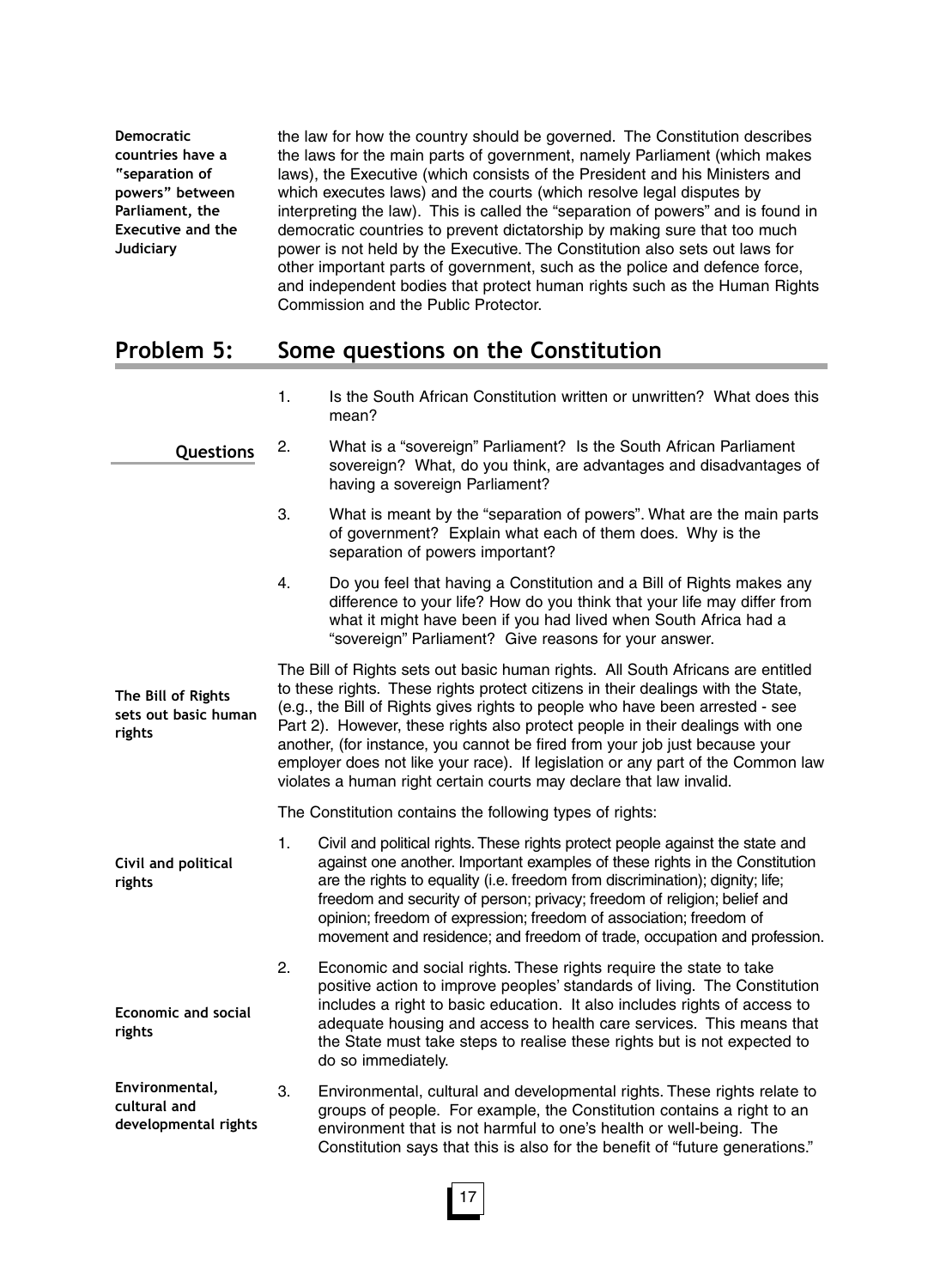All these rights are indivisible and may only be limited under certain circumstances. First, there must be a law that applies to all people. Second, that law must be reasonable and justifiable in an open and democratic society based on human dignity, equality and freedom. Finally, a right may only be limited if it serves an important goal, and there is no other way to achieve that goal that would limit the right less. **Rights may only be limited if the limitation is reasonable and justifiable**

## **Problem 6: A case about corporal punishment**

The Criminal Procedure Act used to allow for juvenile criminals (i.e. criminals under the age of 18) to be whipped. However, in 1995, after the Interim Constitution was passed, the Constitutional Court was asked to decide whether this type of punishment was unconstitutional. First, the court considered whether whipping violated any of the rights in the Bill of Rights. The Court held that it violated the rights to dignity, not to be subjected to torture and not to be subjected to cruel, inhuman or degrading punishment. Next, the court asked whether the violation of these rights was justifiable. The court held that other more humane forms of punishment could achieve the same goals as whipping. Also, whipping would not deter juveniles from committing crimes more than other forms of punishment. The Court held therefore that whipping juvenile criminals was unconstitutional, and the relevant sections of the Criminal Procedure Act were removed. **Whipping of juvenile offenders was held to be unconstitutional**

- **Questions**
- 1. What rights did the Constitutional Court say were violated by sentencing a juvenile criminal to be whipped?
- 2. Why did the Constitutional Court say that the violation of these rights was not justifiable?
- 3. Do you agree with the judgment of the Court? Do you think juveniles should be whipped for certain crimes? Why or why not?

## **1.2.3 Kinds of law**

There are two main kinds of law, criminal and civil.

Criminal law controls how people in society behave and what they are expected to do. In South Africa the "State" brings a legal action against a person charged with a crime. If he or she is found guilty by the court the person concerned can be imprisoned, fined (made to pay money), or punished in some other way. Therefore we can say: "A crime is a wrong against the State for which the wrongdoer (criminal) is punished by the State". **the state brings criminal cases to**

> Civil law controls how individual people or groups of people behave towards each other. The State is generally not directly involved as a party to cases that result from disputes between private people. (It may, however, be involved as a party if it is suing, or being sued, like a private person for a wrongful act. For example, if government property is damaged, or a government official injures somebody without good cause.)

A civil case is usually brought by a person (called the "plaintiff") who feels that he or she has been wronged (eg: injured, or his or her property damaged) by another (called the "defendant"). If the plaintiff wins the case, the defendant will usually be ordered by the court to pay compensation. Sometimes the court may also order a defendant to do, or stop doing, something (e.g.: to deliver something he or she has sold, or to stop damaging the plaintiff's property).

**court**

**a civil case is usually brought by private person**

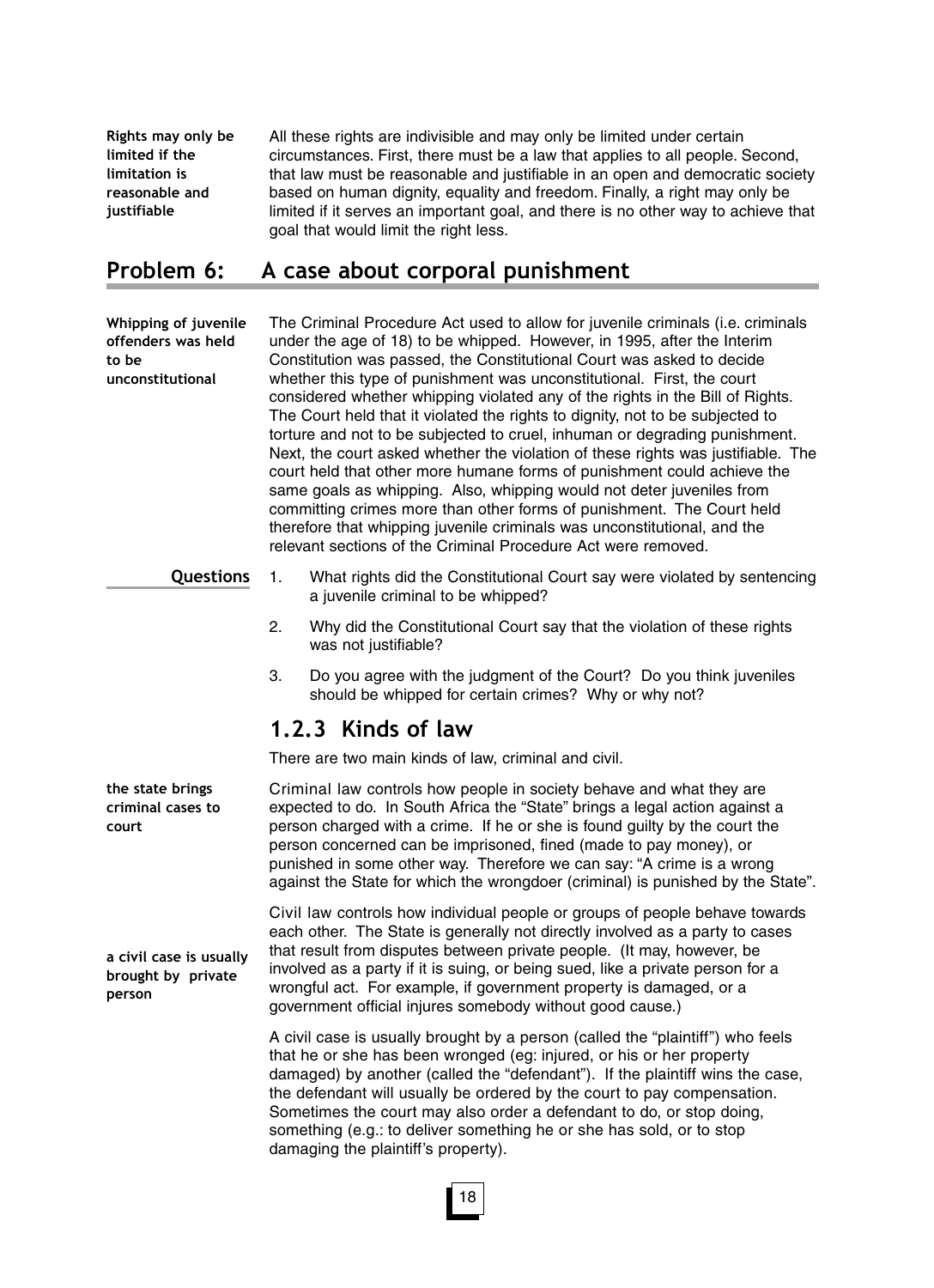Civil cases usually deal with actions for damage to property, injuries to people, consumer problems, employment troubles, family problems, etc. We can summarise this by saying: "A civil wrong is a wrong against an individual for which the wrongdoer must pay compensation to the injured person".

**sometimes an act may be both a civil wrong and a crime**

Sometimes a persons' act may result in both criminal and civil actions. For example, a person who assaults (wrongfully and intentionally injures) someone can be prosecuted by the State and if convicted punished for committing a crime. (Crimes and Criminal Law will be discussed in Part 2.) He or she could be sued for damages by the person injured in the assault and made to pay compensation for medical expenses, lost wages and pain and suffering. The criminal action for assault will be brought in a different court from the one where the civil action for damages is heard.

## **Problem 7: The case of the juvenile delinquents**

John and Peter are bored. For excitement they steal bicycles belonging to people at their school. They decide to go into town and on their way ride through a red traffic light. They go into a radio shop and use their savings to buy a small radio. The shop-keeper sells them a radio which he knows does not work properly. The radio works for a couple of hours and stops. John and Peter become angry and hurry back to the radio shop. On their way John knocks over an old woman and injures her. The boys go into the shop and angrily assault the dishonest shop-keeper.



**1. John and Peter steal bicycles belonging to people at their school.**



**3. The shopkeeper sells them a radio which he knows does not work properly.**



**2. On their way to town they ride through a red traffic light**



**4. The radio works for a couple of hours and then stops. They become angry.**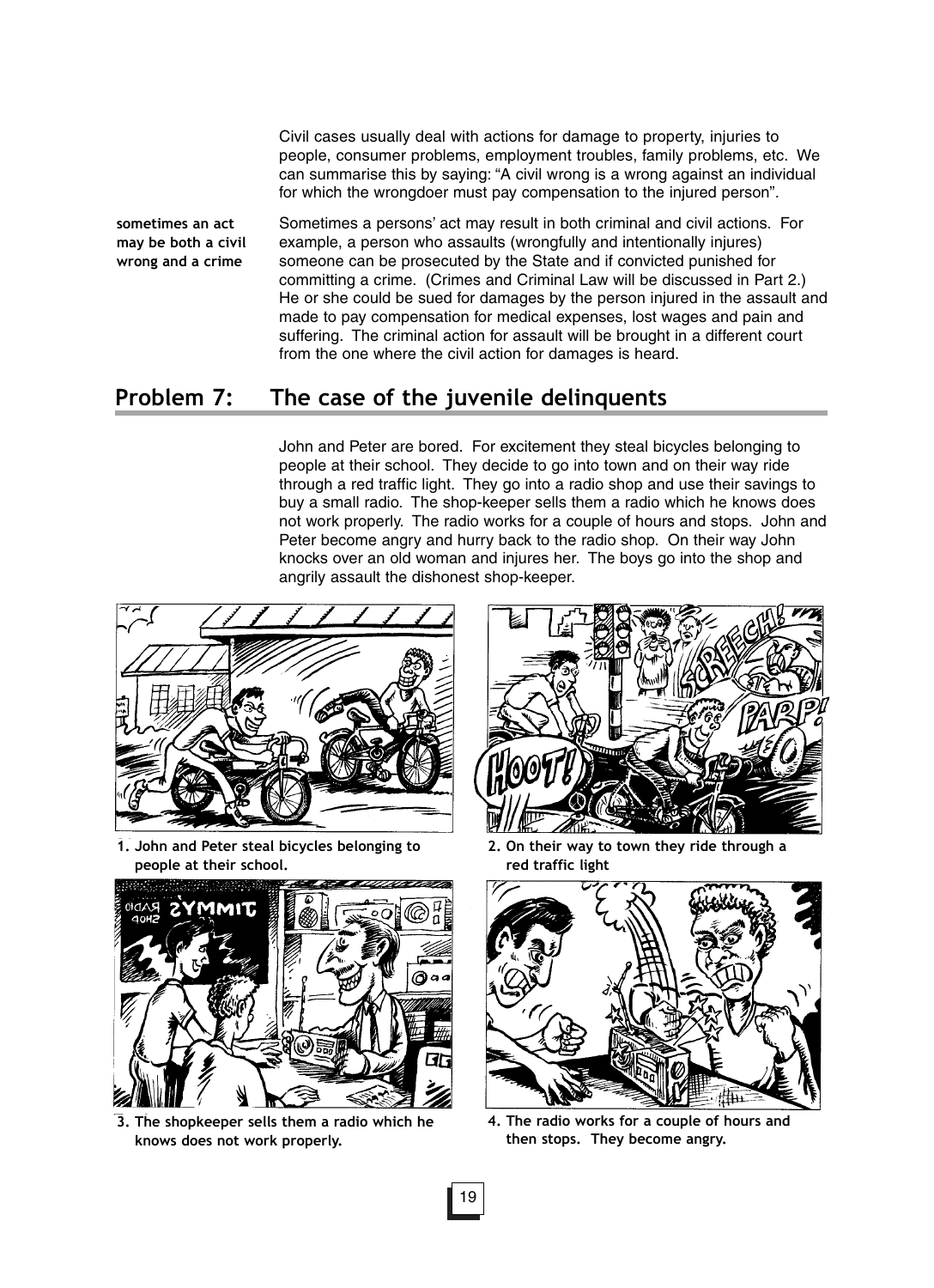

**5. On their way back to the shop John knocks over an old lady and injures her.**



**6. The boys go into the shop and angrily assault the dishonest shopkeeper**

Examine the pictures and answer the questions below. Give reasons for your answers.

**Questions**

- 1. Which of these acts are unlawful?
	- 2. List the acts that you think are crimes.
	- 3. List the acts that you think are civil wrongs.
	- 4. List the acts that you think may be both crimes and civil wrongs.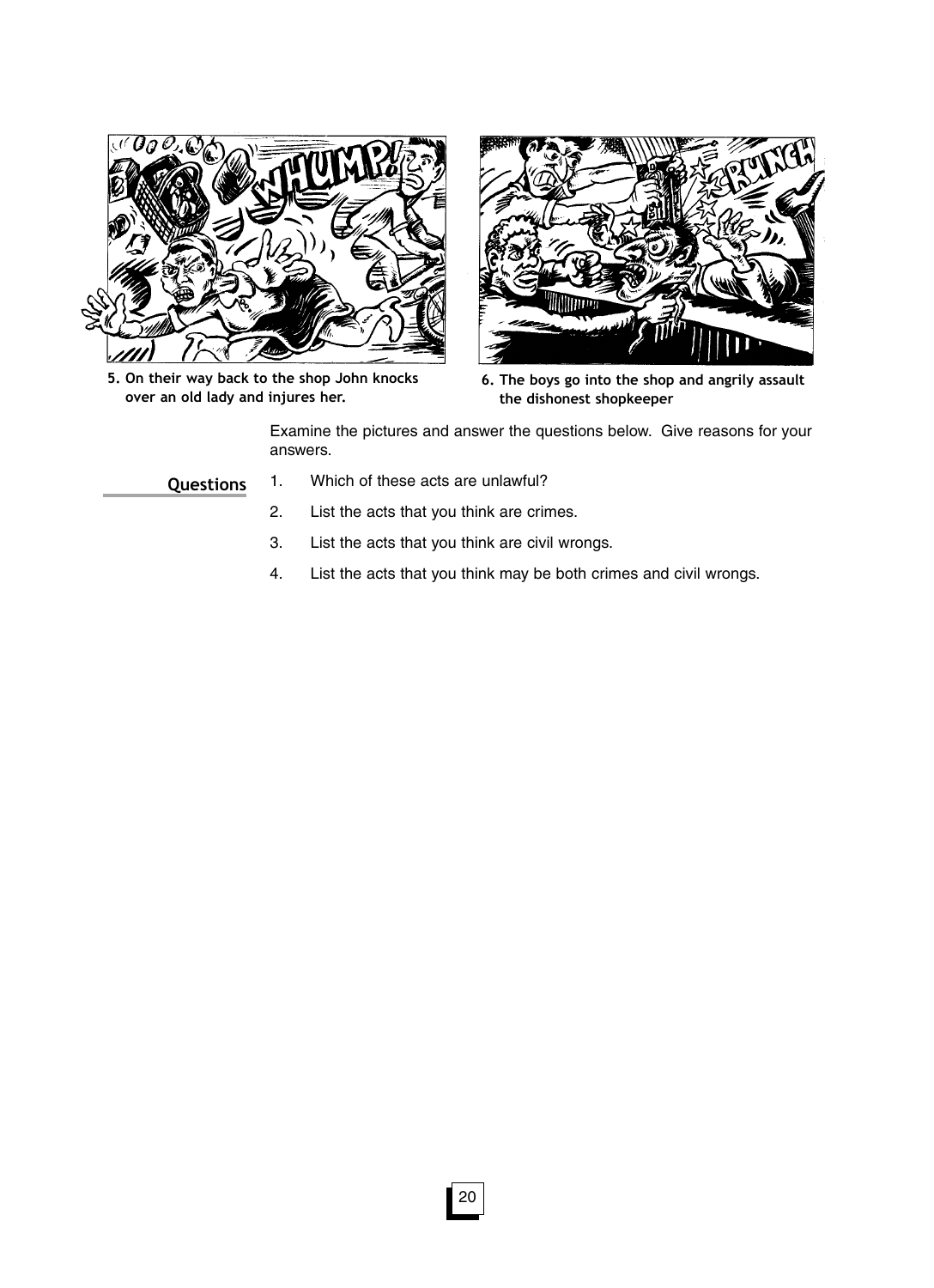# **1.3 The courts and settling disputes outside of the courts**

#### **Outcomes**

After completion of this section learners will be able to:

1. Demonstrate an understanding of how the courts and other dispute resolution mechanisms work

#### Assessment criteria

- 1. An explanation of the different courts in South Africa is given.
- 2. A decision is taken on how magistrates should be appointed.
- 3. A set of facts in a case is examined and a decision is taken on whether people were entitled to take the law into their own hands.
- 4. A stated problem is solved using mediation.
- 5. Sets of facts are examined and a decision is taken on the best method of resolving different disputes.

## **1.3.1 The different courts in South Africa**

**courts decide disputes**

**A civil court:**

**Clockwise from left: plaintiff, advocate for plaintiff, clerk, judge, judge's registrar, advocate for defendant, defendant** 

> The courts are used to make people obey the law. They do this by deciding disputes brought to them. In civil cases they order compensation by lawbreakers. In criminal cases they order punishment of law-breakers. Another function of the courts is to interpret and apply the law to individual cases. Sometimes when the higher courts make new decisions these are called "precedents" (see para 1.2.2.2).

There are the following courts in South Africa:

**Magistrates Courts** Magistrates' Courts: These are the lower or inferior courts which deal with less serious criminal and civil cases. There is usually a Magistrate's Court in every town. It is cheaper to bring cases in the Magistrate's Court than the High Court.

## 21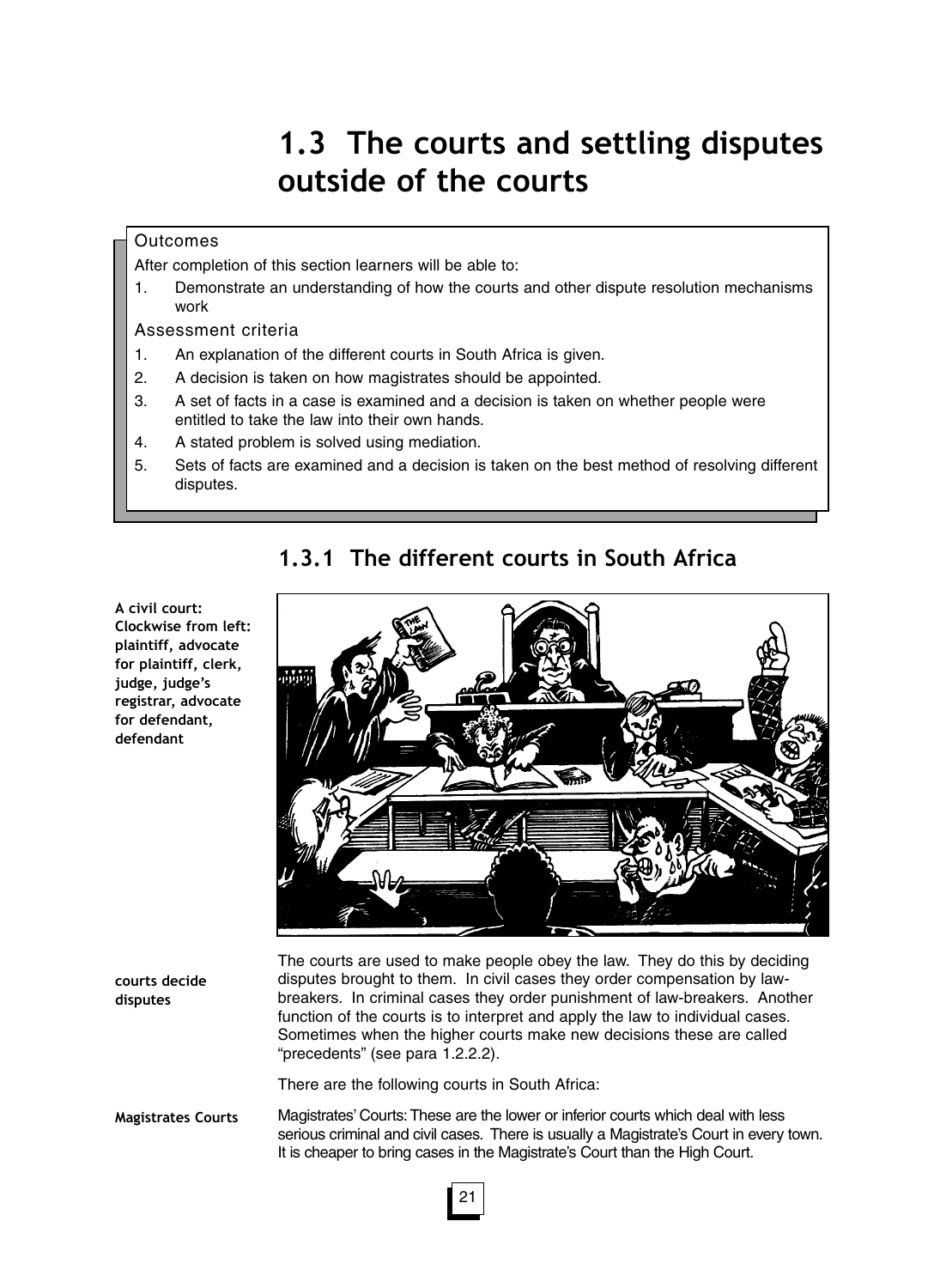High Courts: These are the higher or superior courts which usually hear more serious criminal or civil cases. There are only a few High Courts. They do not hear as many cases as the Magistrates' Courts. It is more expensive to bring an action in the High Court than in the Magistrate's Court. **High Courts**

Supreme Court of Appeal: This is the highest court in South Africa in all matters except constitutional cases. The court does not conduct trials, but only hears appeals (see below para 1.3.1.5). **Supreme Court of Appeal**

Constitutional Court: This court is the highest court in South Africa for constitutional matters and may only hear constitutional matters. **Constitutional Court**

Small Claims Courts: These are the newest courts in South Africa and have been set up in a few of the major towns. These courts deal with small civil claims of less than R3 000. **Small Claims Courts**

Courts of Chiefs and Headmen: In some areas, the chiefs and headmen of certain African communities have their own courts. These courts apply the Customary law of the specific community. **Courts of Chiefs and Headmen**

> We will first look at the courts that can hear disputes between all people in South Africa.

#### 1.3.1.1 Magistrates' Courts

There are many Magistrates' Courts but their powers are limited. They may not rule on the constitutionality of any legislation (statute) or the conduct of the President. Magistrates' Courts can be divided into different groups: criminal courts (regional and district) and civil courts.

#### 1.3.1.1.1 Criminal courts

Regional Magistrates' Courts

The Regional Magistrates' Courts have more power than the ordinary Magistrates' Courts. The Regional Magistrates' Courts may hear all criminal offences, except treason. They may sentence a person to a maximum fine of R200 000 or 10 years imprisonment. They usually hear cases involving serious crimes like murder, rape, armed robbery and serious assaults.

District Magistrates' Courts

**serious crimes**

**less serious crimes**

The District Magistrates' Courts have less power than the Regional Magistrates' Courts. They may sentence a person to a maximum fine of R20 000 or one year's imprisonment. Some statutes may extend these powers (e.g.: laws dealing with drug crimes). They may not try cases of murder, rape, and, of course, treason.

#### 1.3.1.1.2 Civil courts

In civil cases the ordinary Magistrates' Courts cannot usually hear claims involving more than R100 000. They also cannot hear certain actions like divorce, interpretation of wills (documents saying how people want their property distributed after their death) and whether someone is insane. In the Magistrates' Courts all matters are heard by Magistrates. Magistrates are civil servants who are usually appointed from people who have worked as prosecutors and clerks in the Department of Justice. In the past magistrates were appointed by the Minister of Justice. In order to achieve greater independence, a Magistrates' Commission has been established that deals with matters such as the appointment or removal from office of Magistrates. **ordinary magistrates' courts**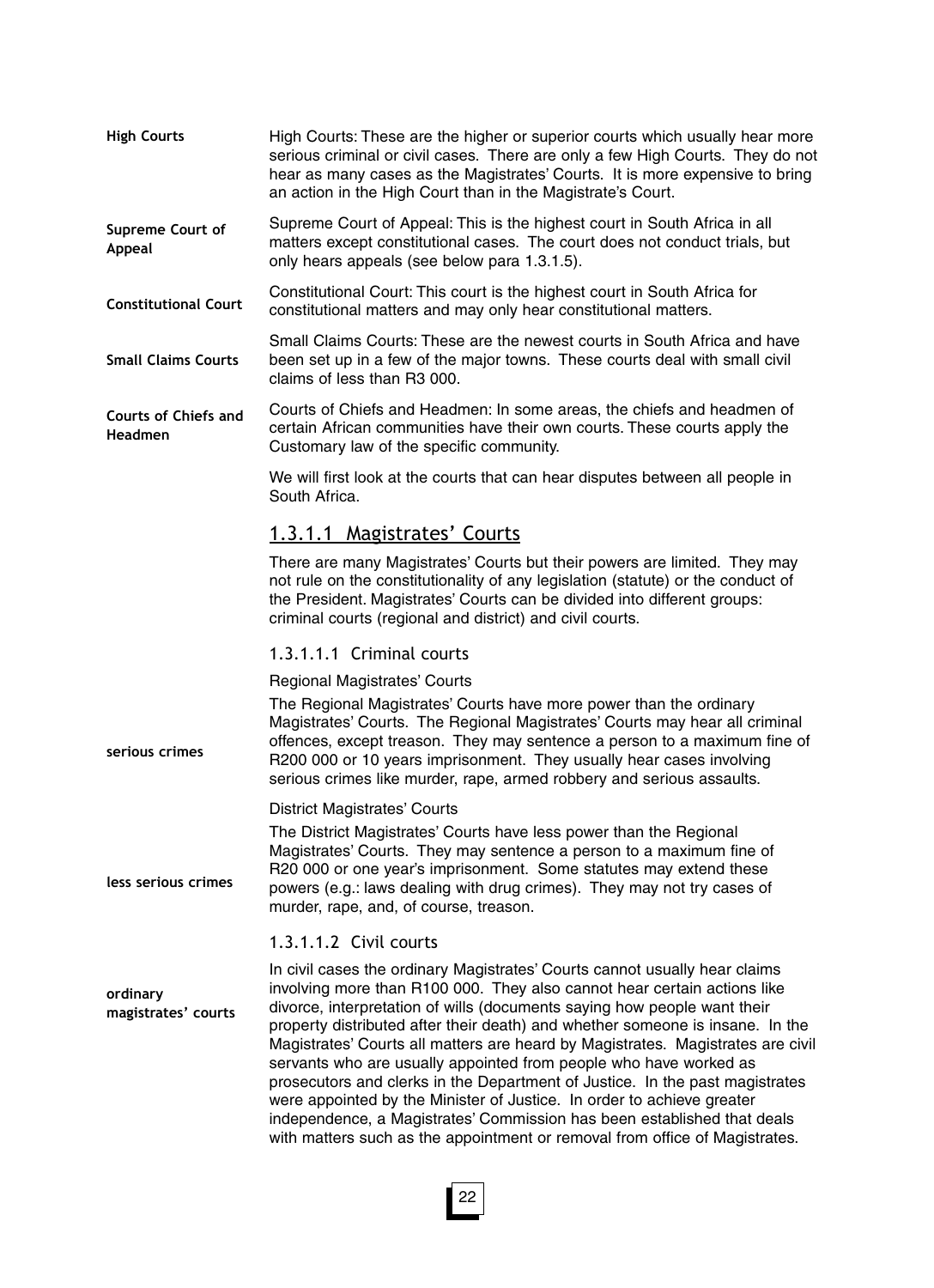Some people say that Magistrates cannot give fair decisions because they are paid by the Government. People also say that most Magistrates have only worked as prosecutors and should spend some time doing ordinary legal work as lawyers. Others defend the system by saying that Magistrates are trained to be independent. Furthermore, prosecutors get good experience in criminal cases which is useful when they later sit as Magistrates to decide the truth. Most ordinary lawyers do not do much criminal work.

- 1. Do you think that it is better for Magistrates to be appointed by the Magistrate's Commission instead of the Minister of Justice? Why or why not? **Questions**
	- 2. Give arguments in favour of the present system of appointing Magistrates through the Magistrate's Commission.
	- 3. Give arguments against the present system of appointing Magistrates.
	- 4. Should the system be changed? Why or why not?
- A person involved in a criminal or civil case can ask the High Court to examine the decision of the Magistrate's Court and decide whether it was correct. The person asks the High Court to change the decision of the Magistrate's Court. This is called an "appeal". If a person believes that the proceedings in the Magistrate's Court were unlawful or unfair he or she can bring the case to the High Court. This is called a "review". **appeal and review**

We will now look at the High Court.

#### 1.3.1.2 High Court

**Unlimited powers except to declare Acts or the conduct of the President unconstitutional**

A High Court can hear any type of criminal or civil case. Usually, however, the High Court will only hear criminal cases that involve serious forms of punishment (imprisonment of more than 10 years or a fine of more than R200 000). A charge of treason must always be heard by the High Court. As for civil actions, the High Court will hear those involving claims of more than R100 000. There are also certain civil matters that must be heard by a High Court (e.g. divorce, interpretation of wills, declaration of a person as insane). A High Court can also decide any constitutional matter, except for some matters that can only be heard by the Constitutional Court. A High Court can, however, rule on the constitutionality of an Act of Parliament, a Provincial Act or the conduct of the President. Such a ruling will only come into effect once it is confirmed by the Constitutional Court. Finally, High Courts hear appeals and reviews from the Magistrates' Courts.

All cases in High Courts are heard by Judges. In the past all Judges were appointed from the ranks of senior advocates. However, in 1995 the first advocate who had not obtained senior status was appointed as a Judge. In the same year the first attorney was appointed as a Judge. University lecturers and Magistrates may now also be appointed as Judges. The President appoints Judges on the advice of the Judicial Service Commission, an independent body established for this purpose. **Cases are heard by Judges**

> Civil and criminal cases are usually only heard by one Judge. However, if the case is on appeal it must be heard by at least two Judges.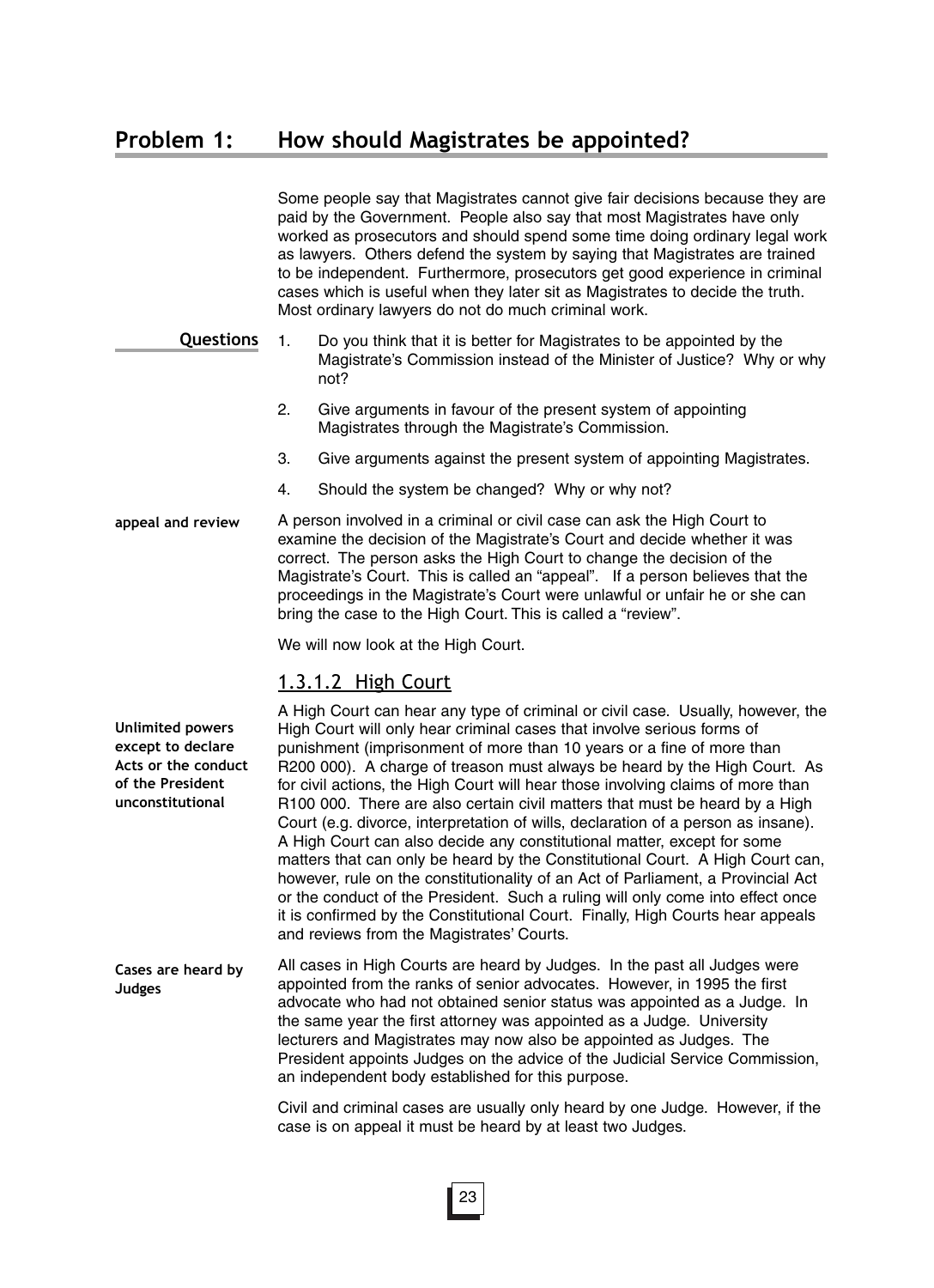| Judges may be<br>helped by assessors | In complex matters a Judge may be helped by one or two other people called<br>"assessors" who are not Judges. Assessors are usually retired lawyers,<br>Magistrates and University lecturers.                                                                                                                                                                                                                                                                                                                                                                       |
|--------------------------------------|---------------------------------------------------------------------------------------------------------------------------------------------------------------------------------------------------------------------------------------------------------------------------------------------------------------------------------------------------------------------------------------------------------------------------------------------------------------------------------------------------------------------------------------------------------------------|
|                                      | Previously, there was a division of what was called the Supreme Court for<br>each of the four provinces of South Africa. Under apartheid there was also<br>a Supreme Court in each of the so-called independent African "homeland"<br>states. There are now nine provinces and the "independent" states no<br>longer exist. However, in terms of the transitional arrangements of the<br>Constitution each division of the former Supreme Court is now regarded as<br>a High Court. The situation is under review but currently the following High<br>Courts exist: |
| <b>Provincial divisions</b>          | Provincial Divisions: The Cape Provincial Division (Cape Town); Eastern Cape<br>Division (Grahamstown); Northern Cape Division (Kimberley); Natal Provincial<br>Division (Pietermaritzburg); Orange Free State Provincial Division<br>(Bloemfontein); Transvaal Provincial Division (Pretoria); and a Division for<br>each of the former "independent" states (i.e. Transkei, Bophutatswana, Venda<br>and Ciskei).                                                                                                                                                  |
| <b>Local divisions</b>               | Local Divisions: The Durban and Coast Local Division (Durban);<br>Witwatersrand Local Division (Johannesburg); and the South Eastern Cape<br>Local Division (Port Elizabeth).                                                                                                                                                                                                                                                                                                                                                                                       |
| Permission to appeal                 | People in a High Court case can get permission to appeal from the Provincial<br>or Local Division to the Supreme Court of Appeal.                                                                                                                                                                                                                                                                                                                                                                                                                                   |
|                                      | <u>1.3.1.3 Supreme Court of Appeal</u>                                                                                                                                                                                                                                                                                                                                                                                                                                                                                                                              |

**the highest court in the country for nonconstitutional cases**

The highest court of appeal in all matters (except constitutional matters) is the Supreme Court of Appeal in Bloemfontein. This is a court of appeal only. It does not hear trials; it hears appeals from the High Courts. The court can decide appeals on constitutional matters. There are, however, certain matters that only the Constitutional Court can decide. In addition, although the court can declare an Act of Parliament, a Provincial Act or the conduct of the President unconstitutional, such an order will only take effect once it is confirmed by the Constitutional Court. All cases in the Supreme Court of Appeal are heard by three or five judges. These judges are appointed from the ordinary judges who sit in the High Courts.

## 1.3.1.4 Constitutional Court

The Constitutional Court is in Braamfontein, Johannesburg. The court consists of 11 judges. It can only hear constitutional matters and issues connected with such matters. For constitutional matters, it is the highest court in South Africa. The Constitutional Court is, in part, a court of appeal and hears appeals against constitutional judgments of the High Courts and the Supreme Court of Appeal. However, there are certain issues that only the Constitutional Court can decide and, because no other court can hear these matters, in this regard it does not function as a court of appeal. For example, only the Constitutional Court can decide on the constitutionality of an amendment to the Constitution. Finally, as mentioned, when a High Court or the Supreme Court of Appeal declares that an Act of Parliament, a Provincial Act or the conduct of the President is unconstitutional, the order will only come into effect once it has been confirmed by the Constitutional Court.

**the highest court in the country for constitutional cases**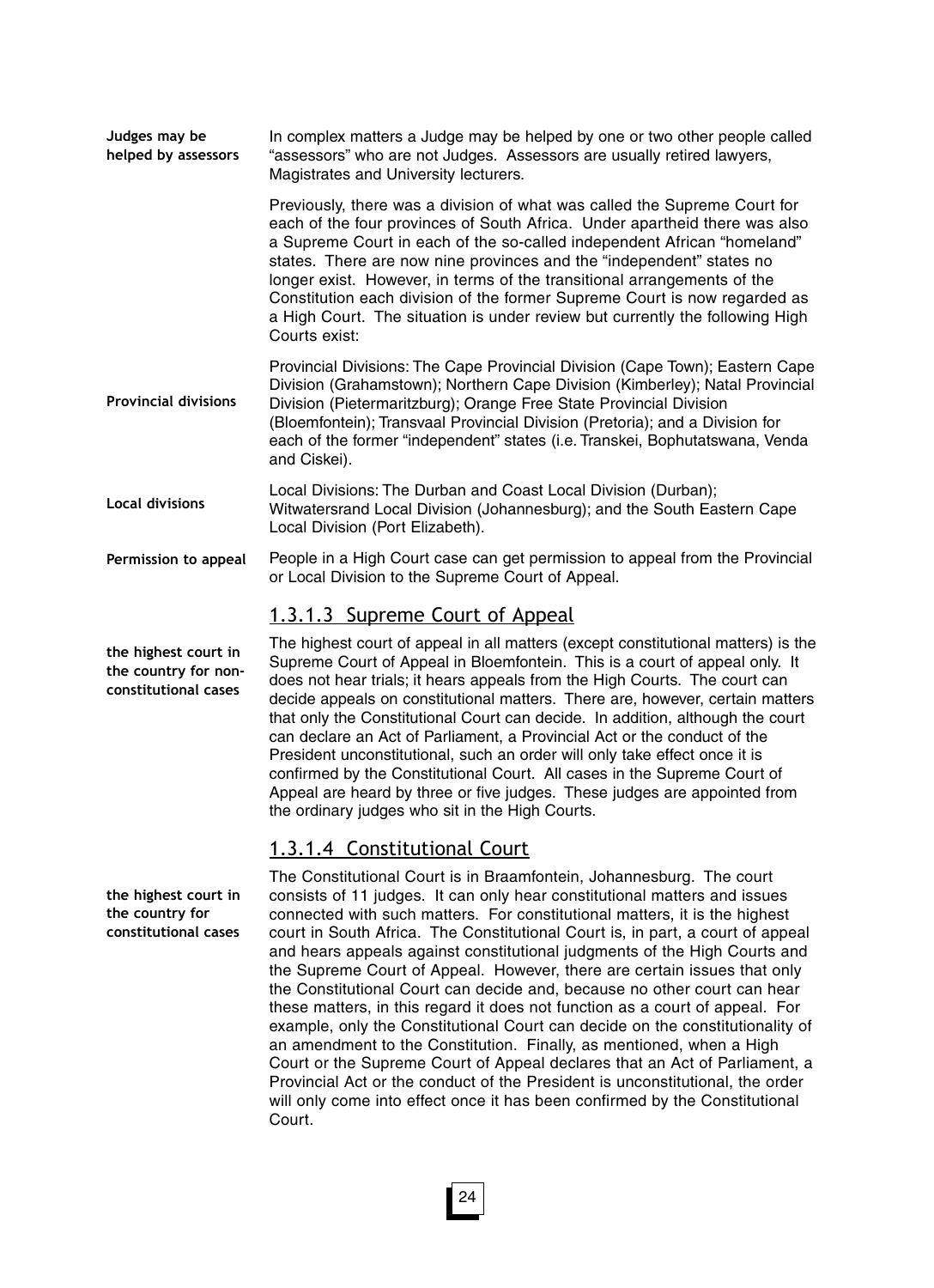#### 1.3.1.5 Trials, Appeals and Reviews

#### 1.3.1.5.1 Trials

Trials are very different from appeals (see below). During trials the court listens to evidence from witnesses and sees physical evidence (like a weapon used to commit a murder), considers the evidence and decides the facts that are in dispute. The Judge or Magistrate makes a decision called a "judgment". The losing party may be able to appeal to a higher court. The Magistrates' Courts and the Provincial and Local Divisions of the High Court act as trial courts. **the court considers evidence**

#### 1.3.1.5.2 Appeals

In an appeal, one party who has lost in a trial court presents arguments asking the appeal court to change the decision of the trial court. The other party presents arguments supporting the decision of the trial court. The losing party can appeal to an appeal court only if the trial court has made a mistake about the facts or the law in the case. **appeal to a higher court**

> If a case is heard in a Magistrate's Court, it may go on appeal to the nearest High Court. From there, it may go on appeal to the Supreme Court of Appeal. Finally, if the case deals with a constitutional matter it may go on appeal to the Constitutional Court. Similarly, if a case is heard as a trial by a High Court (by one Judge - not as an appeal) it may go on appeal to a "Full Bench" of the High Court (i.e. three Judges),and/or to the Supreme Court of Appeal and, if it is a constitutional matter, then to the Constitutional Court. In certain rare cases it is possible to go from a Magistrate's Court or High Court directly to the Constitutional Court. The Constitutional Court has to give permission for this to happen. In general, however, the appeal process can be shown as follows:



**a lawyer should be employed when making an appeal**

Legal documents have to be drawn up for an appeal and a lawyer should be employed. The person who loses the appeal usually has to pay the costs of the party who wins. It is very expensive to take a case on appeal.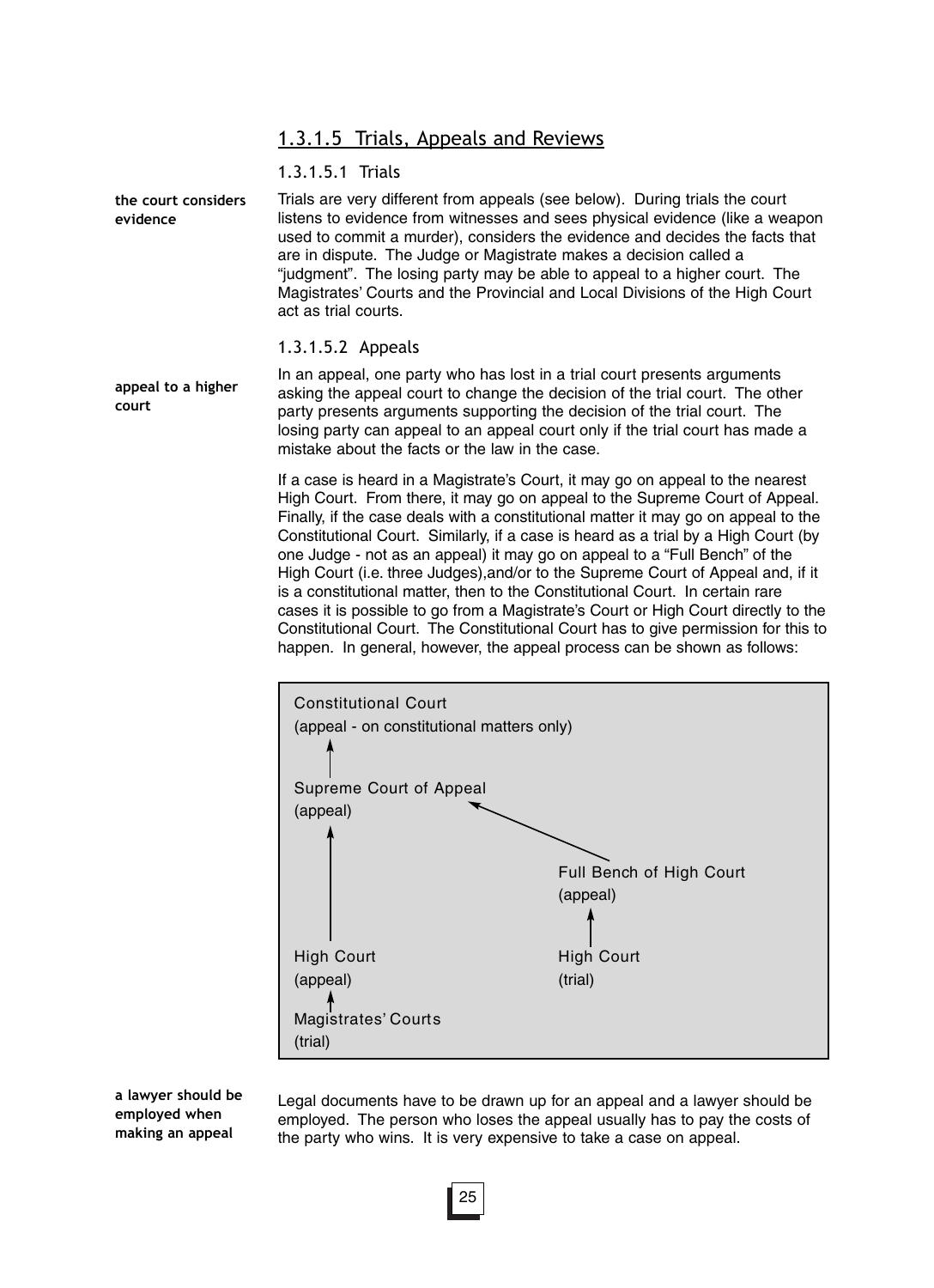# **Case Study: An appeal against a mistake by a Magistrate**

**Mafu was arrested for breaking the curfew laws when his car broke down at night**



| charged with<br>breaking curfew<br>laws<br>guilty | In the case of State v Mafu in 1966, Mafu was charged with being in a public<br>street when a curfew law said that nobody should be on the street at that<br>time. Mafu would have been home in time, but his car had broken down and<br>the only way he could get home was to walk.<br>The Magistrate found Mafu guilty of breaking the curfew laws.                                                                                                                                                                                                      |  |
|---------------------------------------------------|------------------------------------------------------------------------------------------------------------------------------------------------------------------------------------------------------------------------------------------------------------------------------------------------------------------------------------------------------------------------------------------------------------------------------------------------------------------------------------------------------------------------------------------------------------|--|
| expecting the<br>impossible                       | Mafu appealed to the Supreme Court (this is what the High Court used to be<br>called) saying that the Magistrate had made a mistake about the law, because<br>the law does not expect a person to do something that is impossible.<br>Because his car had broken down it was impossible for him to get home<br>before the curfew.                                                                                                                                                                                                                          |  |
|                                                   | The Appeal Court agreed with Mafu and he was found not guilty.                                                                                                                                                                                                                                                                                                                                                                                                                                                                                             |  |
|                                                   | In most cases the courts can assist people who are expected to do something<br>impossible. Usually the law does not make it a crime for people not to do<br>something that is impossible.                                                                                                                                                                                                                                                                                                                                                                  |  |
|                                                   | 1.3.1.5.3 Review                                                                                                                                                                                                                                                                                                                                                                                                                                                                                                                                           |  |
|                                                   | If a person believes that the procedure followed in a Magistrates' Court or<br>High Court was unfair (e.g.: the Magistrate or Judge was biased) or not<br>according to the law he or she can take the case on review to a higher court.                                                                                                                                                                                                                                                                                                                    |  |
| automatic review                                  | In criminal cases where an accused without a lawyer is sentenced to a period<br>of imprisonment of more than 3 months or a fine of more than R2 500 by a<br>Magistrate of less than 7 years' experience the sentence will be automatically<br>reviewed by a Judge. Sentences imposed on an unrepresented person by a<br>Magistrate of more than 7 years experience will only be automatically<br>reviewed if they exceed 6 months of imprisonment or a fine exceeding<br>R5 000. The clerk of the court must send the Judge all the relevant<br>documents. |  |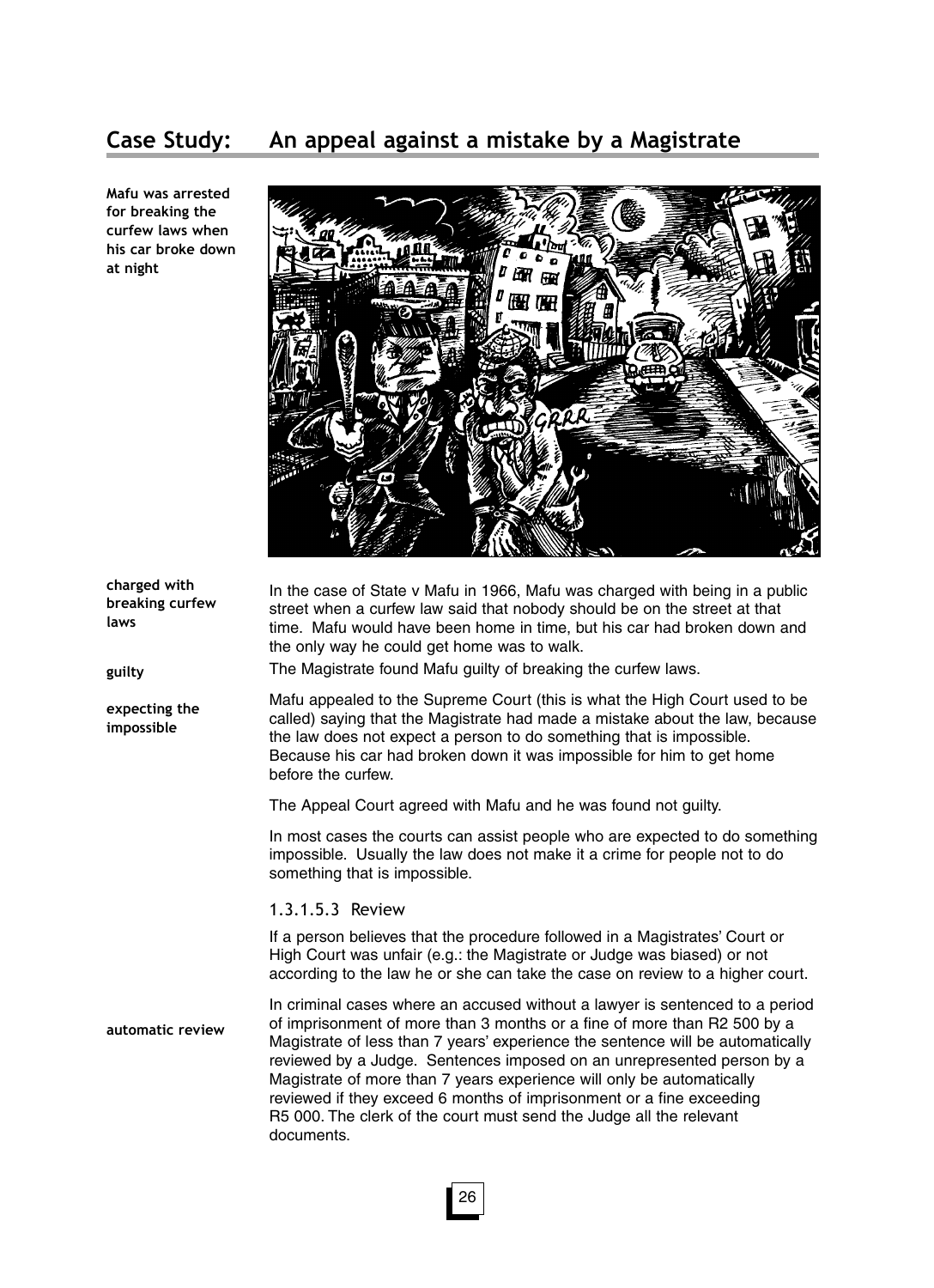#### 1.3.1.6 Small Claims Court

**claims under R3 000**

**no lawyers allowed**

**Small Claims Court Commissioners**

**do it yourself**

**The Small Claims Court is much more informal than other courts. From left: the plaintiff, the commissioner and the defendant**

Small Claims Courts were introduced in 1985. They allow people to go to court without lawyers for civil claims of not more than R3 000. Very few documents are needed. No lawyers are allowed. There is no appeal against a decision by the court. If the court has been biased or did not allow one of the parties to give his or her side of the case it can be taken on "review".

In the Small Claims Court, cases are heard by Commissioners who are appointed by the Minister of Justice. Commissioners are usually practising advocates and attorneys (see below para 1.4.1.2) who hear cases in the evenings after work. It is very cheap to go to the Small Claims Court because people can bring or defend the cases themselves (see below para 1.5.2) Most claims in the Small Claims Court usually involve consumer complaints, labour disputes (mainly involving unpaid wages), and damages for motor collisions.



## 1.3.1.7 Courts of chiefs and headmen

**special courts for disputes between Africans**

In some areas, the chiefs and headmen of certain African communities have their own courts. These courts have restricted civil and criminal jurisdiction. This means that there are limits on the type of cases they may hear. They apply the Customary law of the community in question. No legal representation is allowed. If a person involved in a case before one of these courts is unhappy with the decision, he or she may start afresh in, or appeal to, the Magistrate's Court.

## **Problem 2: Should there be a separate court for Africans?**

#### **Questions**

- 1. Do you think there should be separate courts for Africans? Why or why not? Give reasons for your answers.
- 2. Should the system be changed? If so, how?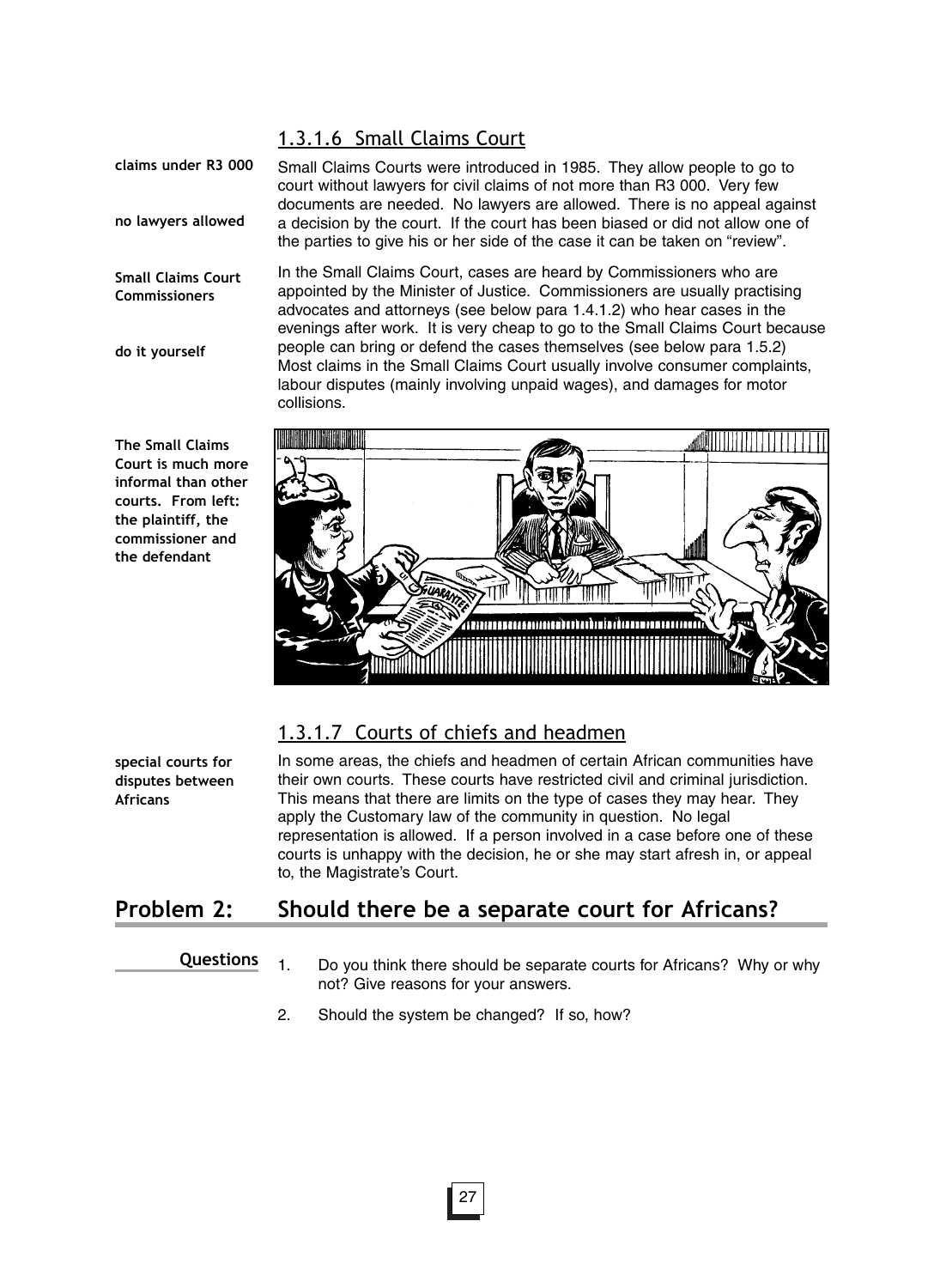## **Problem 3: Which court should be used?**



**1. Mary is caught shoplifting a cheap dress in Durban.** 

**2. John is charged with raping a woman in Pretoria.** 

**3. Govan murders his wife in Pietermaritzburg**



28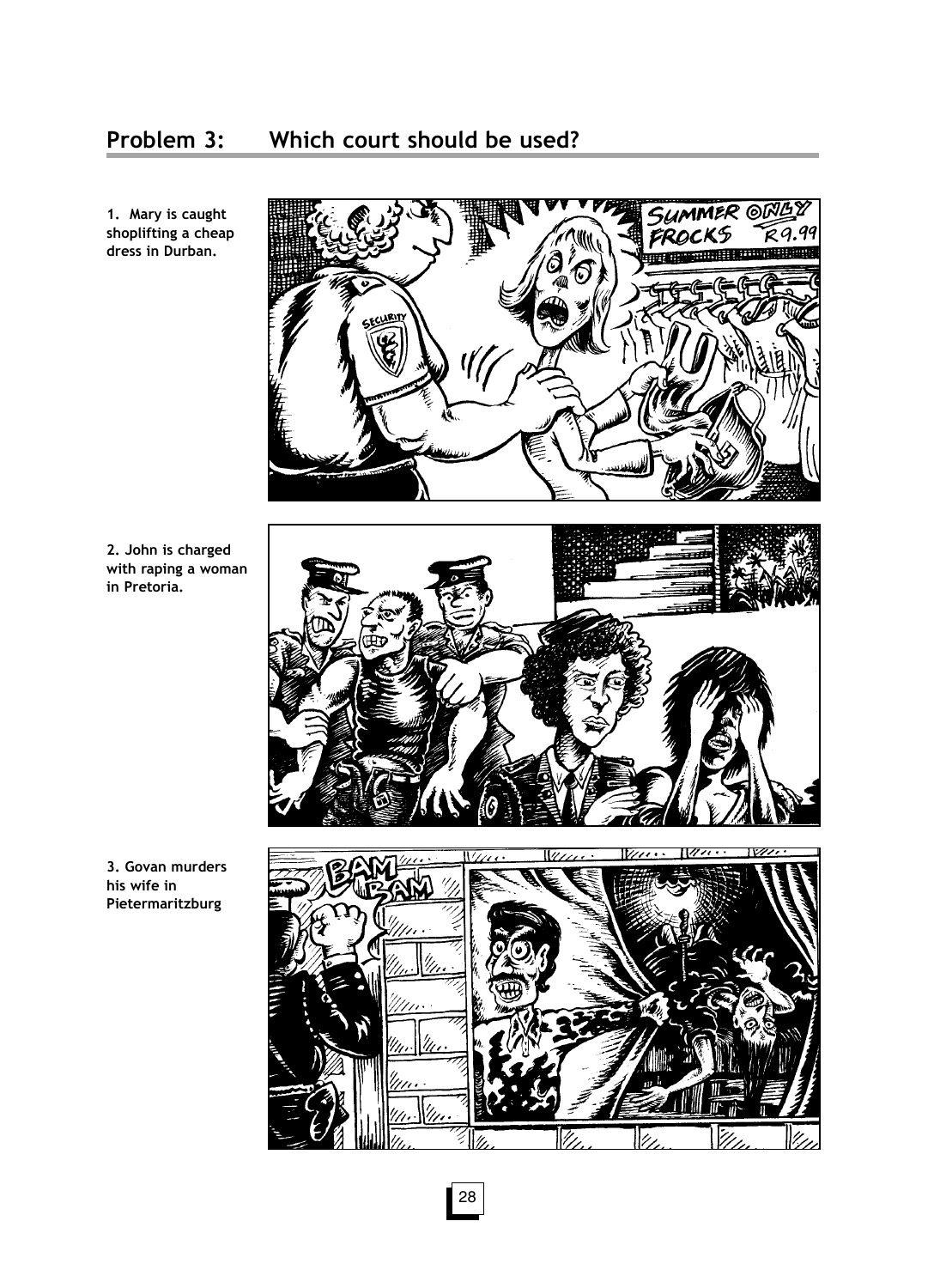**4. Bheki buys a TV that does not work from a shop in Port Elizabeth for R3 000.** 

6\$1? \* 62

UP THE

OHANNESBURG त्र

 $\boldsymbol{p}$ 

G.

VA PM

**5. Peter buys a car from a garage in Johannesburg for R25 000. It breaks down 3 days later.** 

**6. Vusi and Ernest who live in a village in KwaZulu-Natal have a dispute about who owns certain cows.**

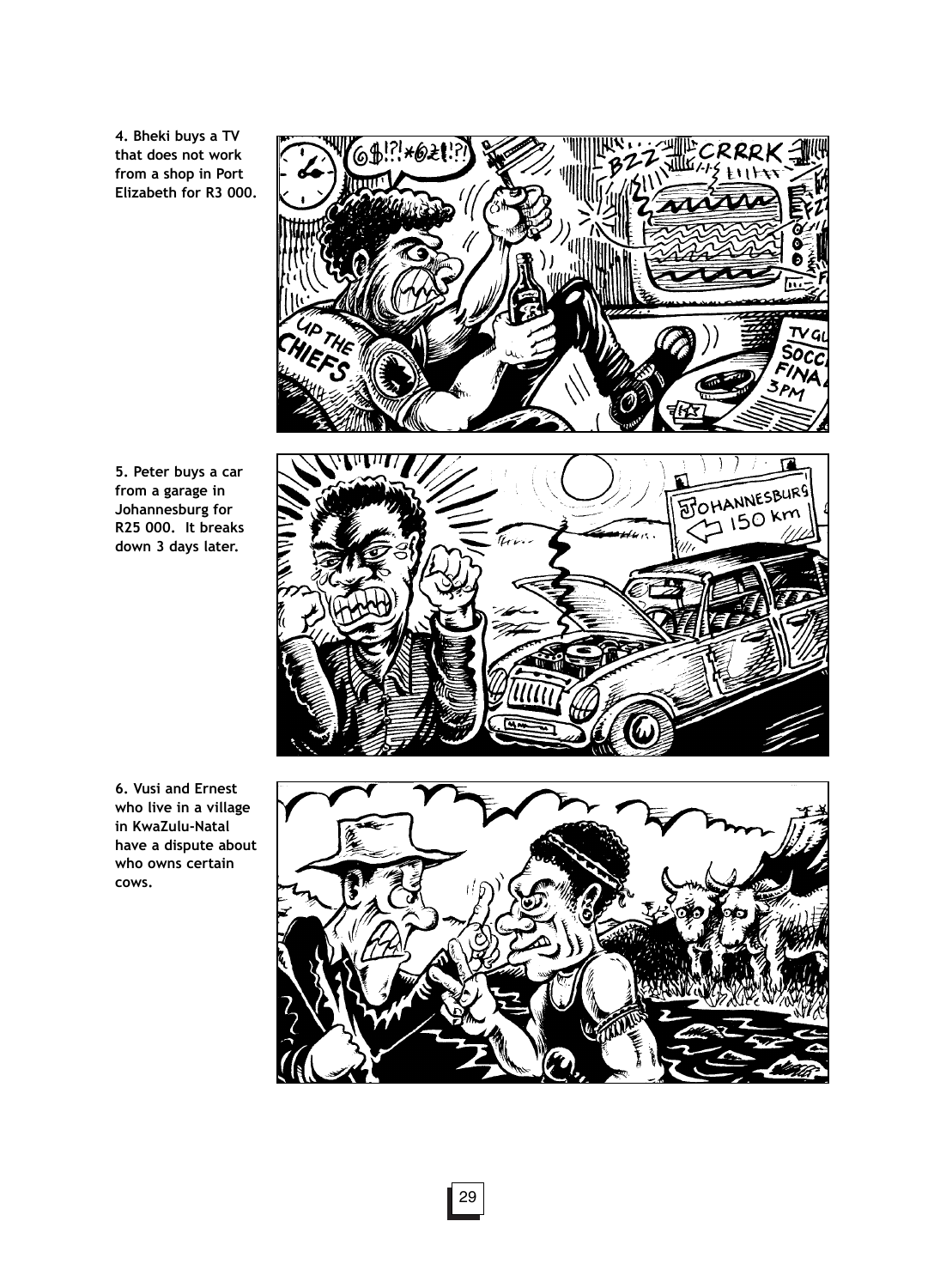#### Answer the following questions, giving reason for your answers. **Questions**

- 1. Mary is caught shoplifting a cheap dress from a shop in Durban. In which court is she likely to appear? If she is convicted to which court should she appeal?
- 2. John is charged with raping a woman in Pretoria. In which court will he appear? If he is convicted, to which court should he appeal?
- 3. Govan murders his wife in Pietermaritzburg. In which court will he appear? If he is convicted and wishes to appeal, which court should he approach?
- 4. Bheki buys a TV that doesn't work from a shop in Port Elizabeth for R3 000. If the shop refuses to refund his money, which court could he approach? Where can he appeal if he is not satisfied with the court's decision?
- 5. Peter buys a car from a garage in Johannesburg for R25 000. It breaks down 3 days later. Which court must he use to get his money back if the garage refuses to refund him? Where should he appeal if he is not happy with the court's decision?
- 6. Vusi and Ernest, who live in a village in rural KwaZulu-Natal, have a dispute about who owns certain cows. Which court should they approach about their problem? What can they do if they are not satisfied with the court's decision?
- 7. Maria who lives in Cape Town wishes to divorce her husband who also lives there. Which court should she use?
- 8. Sipho, a high-powered advocate in Kimberley, thinks that part of a statute conflicts with the Bill of Rights and is thus unconstitutional. He wants a court to rule that these parts of the statute are invalid. Which court should Sipho approach? If the court rules that the provisions in question are unconstitutional, will this ruling come into effect immediately? If Sipho is unhappy with the decision of the court, which courts can he appeal to?

## **1.3.2 Settling disputes outside of court**



**Most problems can be settled without going to court**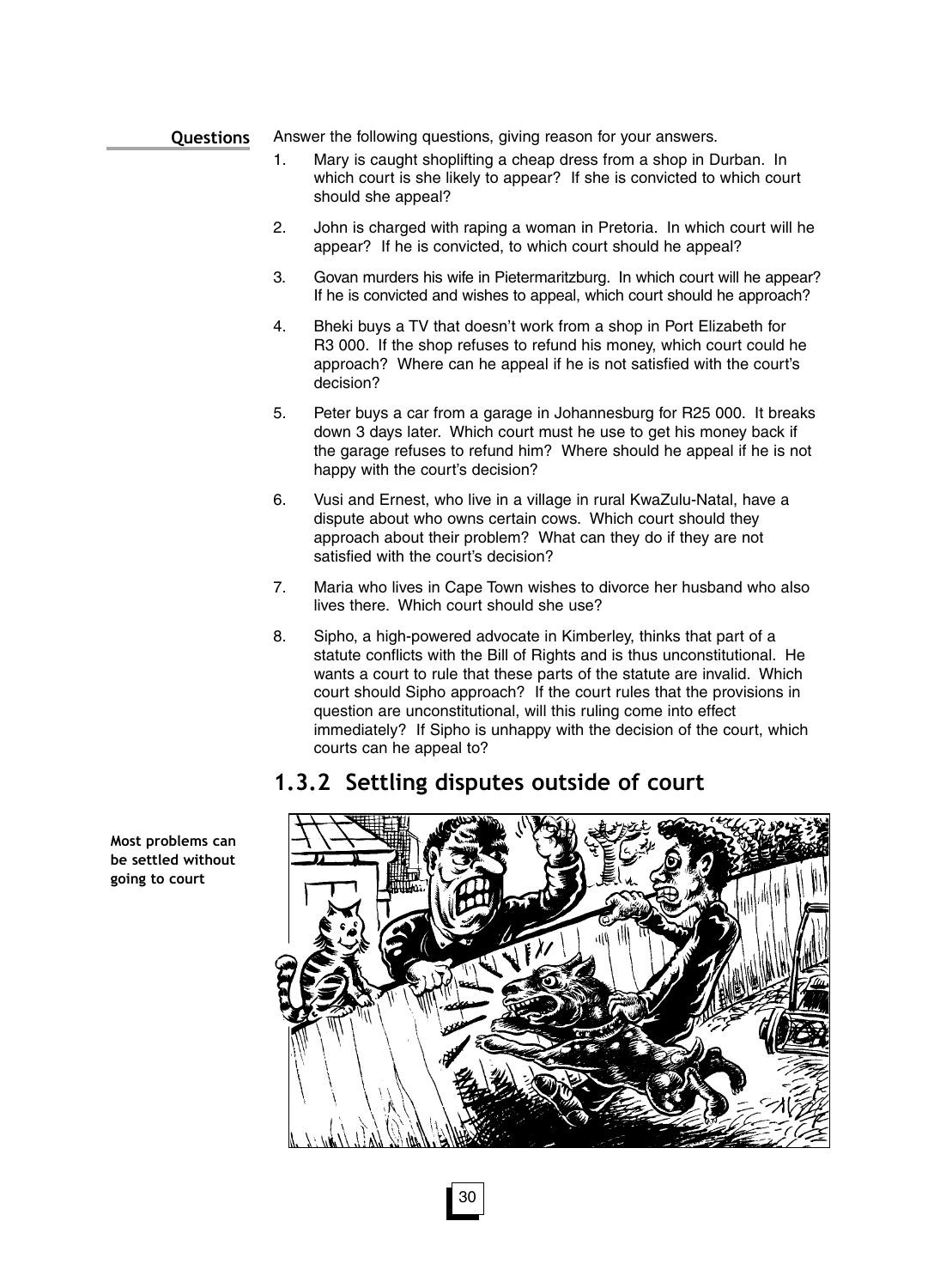Many legal problems can be settled without going to court. Usually court procedures are slow and expensive. Most people solve their problems without going to court. If a person's dog barks all night so that a neighbour cannot sleep, the neighbour will usually complain to the owner before consulting a lawyer. It would be difficult to live in a society if people asked lawyers to go to court every time there was a problem or a dispute. However, it is often better for people to approach lawyers when a problem cannot be settled outside of court than to take the law into their own hands. If everybody took the law into their own hands there would be chaos in society. The law does, however, allow self-defence if a person is defending himself or his family from an immediate attack on them or their property (see below para 2.7.3). **avoid taking the law into your own hands**

## **Problem 4: If people took the law into their own hands**

Consider what would happen to society if people took the law into their own hands in the following cases:

- 1. Steven, a storekeeper, sold a stove which did not work to Paul. When Paul demanded his money back Steven refused to give it to him. Instead of getting legal help Paul burns down Steven's store "to pay him back for cheating people". Do you think that Paul did the right thing? What else could Paul have done to get his money back? Where could Paul have got legal help? **Questions**
	- 2. Ahmed's dog keeps going onto Benny's property and attacking his chickens. Benny tells Ahmed to control his dog but Ahmed does nothing about it. Benny poisons Ahmed's dog. Do you think that Benny acted lawfully? What could Benny have done instead of killing the dog?
	- 3. People in a certain community know that Bob is involved in organised crime and sells drugs. They complain to the police but the police say that they cannot do anything because they have no evidence. The people concerned suspect that Bob is paying the police money not to investigate him. The people wait outside Bob's house one night and, when he comes out, they shoot and kill him. They say they were forced to take the matter into their own hands because the police were not doing anything. Were the actions of these people justified? What else could they have done?
	- 4. People from one political group in a township threaten to burn down the house of people belonging to another political group. The second group lay a complaint with the police. The police tell them that there is nothing that can be done as there is no proof that the first group will burn down the house. What should the second group do to protect themselves if the police cannot help them?
	- 5. Logan is afraid that he might be hijacked so he buys a gun to protect himself. One day a man comes up to his car at a traffic light and pulls out a knife. He tells Logan to get out of the car. He also tells Logan that if he co-operates he will not be hurt. Logan pulls out his gun, shoots and kills the man. Were Logan's actions justified? Do you think people should carry guns to protect themselves?
	- 6. Bob is attacked by Dan who pulls out a knife and threatens to stab him. Bob tries to run away but Dan catches up. Bob picks up an iron bar and hits Dan on the head, killing him. Do you think that Bob is guilty of a crime?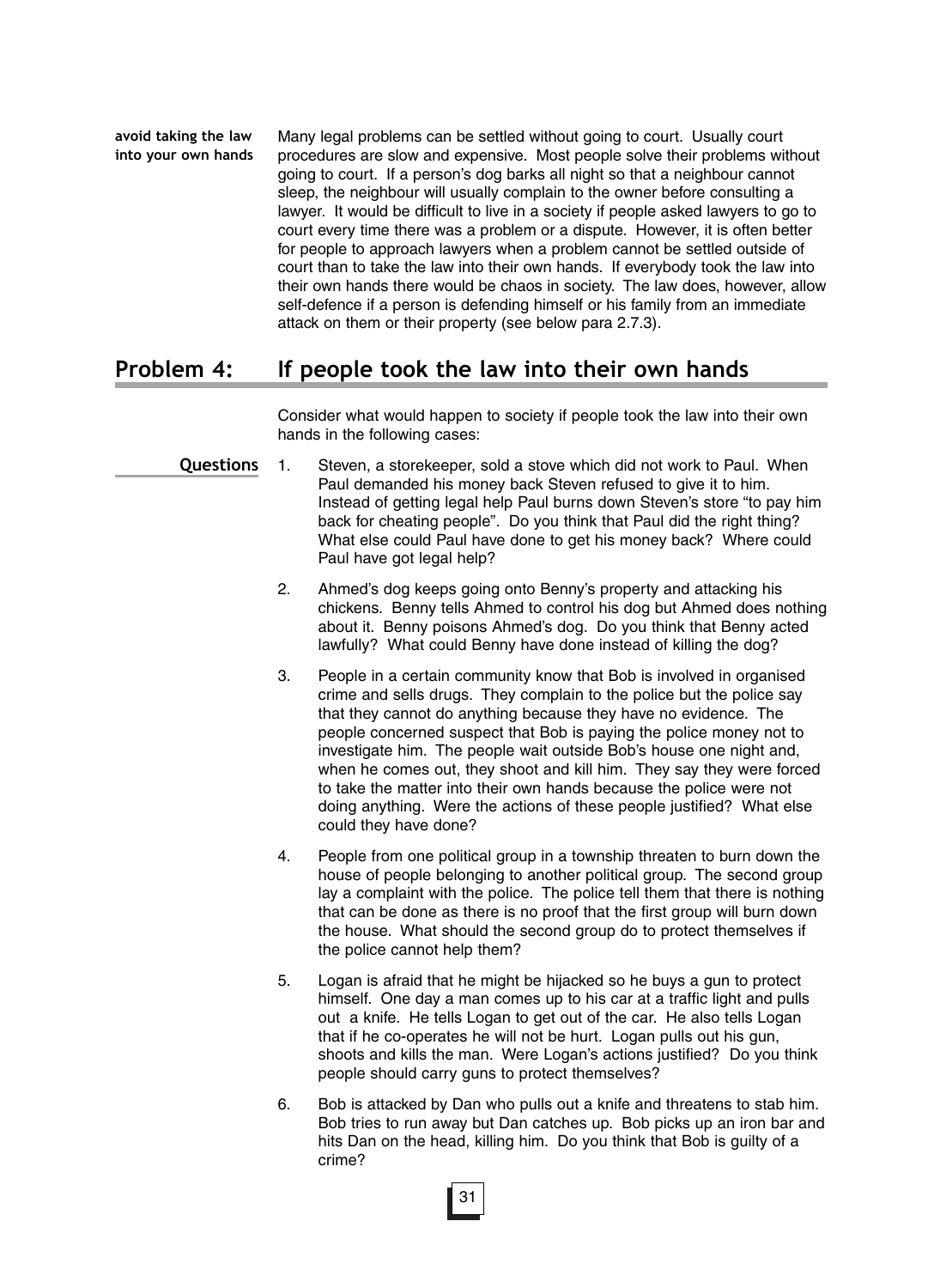**solving disputes out of court**

**Solving problems through negotiation can be a lot cheaper and more effective than going to court**

There are a number of ways that people can solve disputes without going to court and without taking the law into their own hands. The most common ways are by "negotiation", "arbitration" and "mediation".



#### 1.3.2.1 Negotiation

Negotiation means that the people in dispute talk to each other about their problem and try to solve it by coming up with a decision which is acceptable to both sides. Sometimes people cannot settle a dispute on their own and hire attorneys to negotiate for them. For example, people involved in motor accidents sometimes hire attorneys to negotiate with insurance companies over payments for injuries or damage to their cars. People who hire attorneys to negotiate for them must approve any agreements made by the attorneys. Sometimes attorneys begin court proceedings and then try to work out a "settlement" so that the case does not go to court. A settlement is an agreement between the parties to end a dispute. Most civil cases are settled this way, saving time and money. Poor people who cannot afford lawyers ask legal aid clinics (see below para 1.4.1.4) to negotiate for them.

#### 1.3.2.2 Arbitration

Arbitration takes place when both parties to a dispute agree to have a third party ("an arbitrator") listen to their arguments and work out a decision. The arbitrator acts like a judge and the parties usually agree to follow his or her decision. The parties cannot appeal if they do not like the decision. The advantages of arbitration are that it is quicker, less expensive and less formal than a court case. Arbitration is usually quicker and more informal than a court case.

#### 1.3.2.3 Mediation

Mediation happens when a third person acts as a "go-between" to persuade people arguing to settle their problem. For example, a parent who sees two children arguing over which TV programme to watch acts as a mediator when assisting the children to agree on a particular programme. Citizen advice offices and some newspaper columns often settle disputes by acting as mediators or go-betweens. Church leaders and social workers often act as mediators in their communities.

**people talk**

**attorneys may negotiate**

**a "settlement" may be reached**

**a third party makes the decision**

**a third person acts as a "go-between"**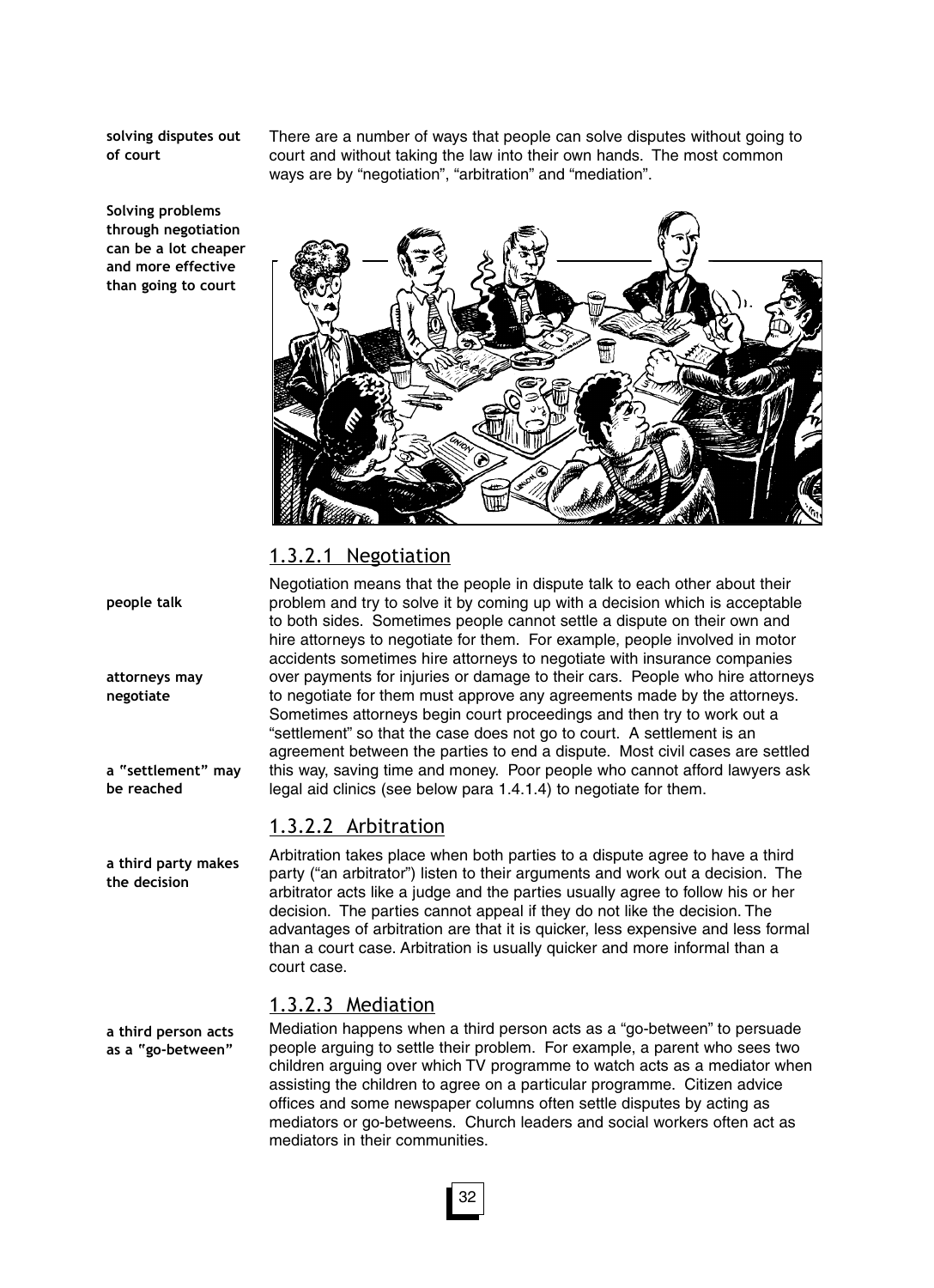|                                                 | 1.3.2.4 Special provisions for labour disputes                                                                                                                                                                                                                                                                                                                                                                                                                                   |  |  |
|-------------------------------------------------|----------------------------------------------------------------------------------------------------------------------------------------------------------------------------------------------------------------------------------------------------------------------------------------------------------------------------------------------------------------------------------------------------------------------------------------------------------------------------------|--|--|
| the CCMA tries to<br>resolve labour<br>disputes | Labour law statutes require that an attempt must be made to resolve labour<br>disputes (i.e. arguments between workers and employers) through negotiation,<br>arbitration or mediation before going to court. For this reason the Commission<br>for Conciliation, Mediation and Arbitration (CCMA) has been established (see<br>below para 6.10.1). The purpose of the CCMA is to try to resolve labour<br>disputes through mediation and, if that is unsuccessful, arbitration. |  |  |
| the CCMA handles<br>unfair dismissals           | The CCMA also handles cases of unfair dismissal – where people think that<br>they were dismissed from their job without good reason (see below Part 6). If<br>a person thinks that he or she has been unfairly dismissed from their job, the<br>person can visit the CCMA, which will be able to provide assistance free of<br>charge. (The telephone number of the CCMA can be found in the telephone<br>directory).                                                            |  |  |
|                                                 | <b>Steps in a Mediation</b>                                                                                                                                                                                                                                                                                                                                                                                                                                                      |  |  |
| Step 1. Introduction                            | Step 1. Introduction<br>The mediator makes the parties relax and explains the rules. The<br>mediator's role is not to make a decision but to help the parties reach an<br>agreement. The mediator explains that he or she will not take sides.                                                                                                                                                                                                                                   |  |  |
| Step 2. Telling the                             | Step 2. Telling the story                                                                                                                                                                                                                                                                                                                                                                                                                                                        |  |  |
| story                                           | Each party tells what happened. The person bringing the complaint tells<br>his or her side of the story first. No interruptions are allowed. Then the<br>other party explains his or her version of the facts.                                                                                                                                                                                                                                                                   |  |  |
| Step 3. Identifying                             | Step 3. Identifying the facts and issues                                                                                                                                                                                                                                                                                                                                                                                                                                         |  |  |
| the facts and issues                            | The mediator attempts to identify facts and issues agreed upon by the<br>parties. This is done by listening to each side, summarising each party's<br>views, and asking if these are the facts and issues as each party<br>understands them.                                                                                                                                                                                                                                     |  |  |
| Step 4. Identifying                             | Step 4. Identifying alternative solutions                                                                                                                                                                                                                                                                                                                                                                                                                                        |  |  |
| alternative solutions                           | Everyone thinks of possible solutions to the problem. The mediator<br>makes a list and asks each party to explain his or her feelings about each<br>solution.                                                                                                                                                                                                                                                                                                                    |  |  |
| Step 5. Revising and                            | Step 5. Revising and discussing solutions                                                                                                                                                                                                                                                                                                                                                                                                                                        |  |  |
| discussing solutions                            | Based on the expressed feelings of the parties, the mediator revises<br>possible solutions and attempts to identify a solution to which both parties<br>can agree.                                                                                                                                                                                                                                                                                                               |  |  |
| Step 6. Reaching                                | Step 6. Reaching agreement                                                                                                                                                                                                                                                                                                                                                                                                                                                       |  |  |
| agreement                                       | The mediator helps the parties reach an agreement with which both can<br>live. The agreement should be written down. The parties should also<br>discuss what will happen if either of them breaks the agreement.                                                                                                                                                                                                                                                                 |  |  |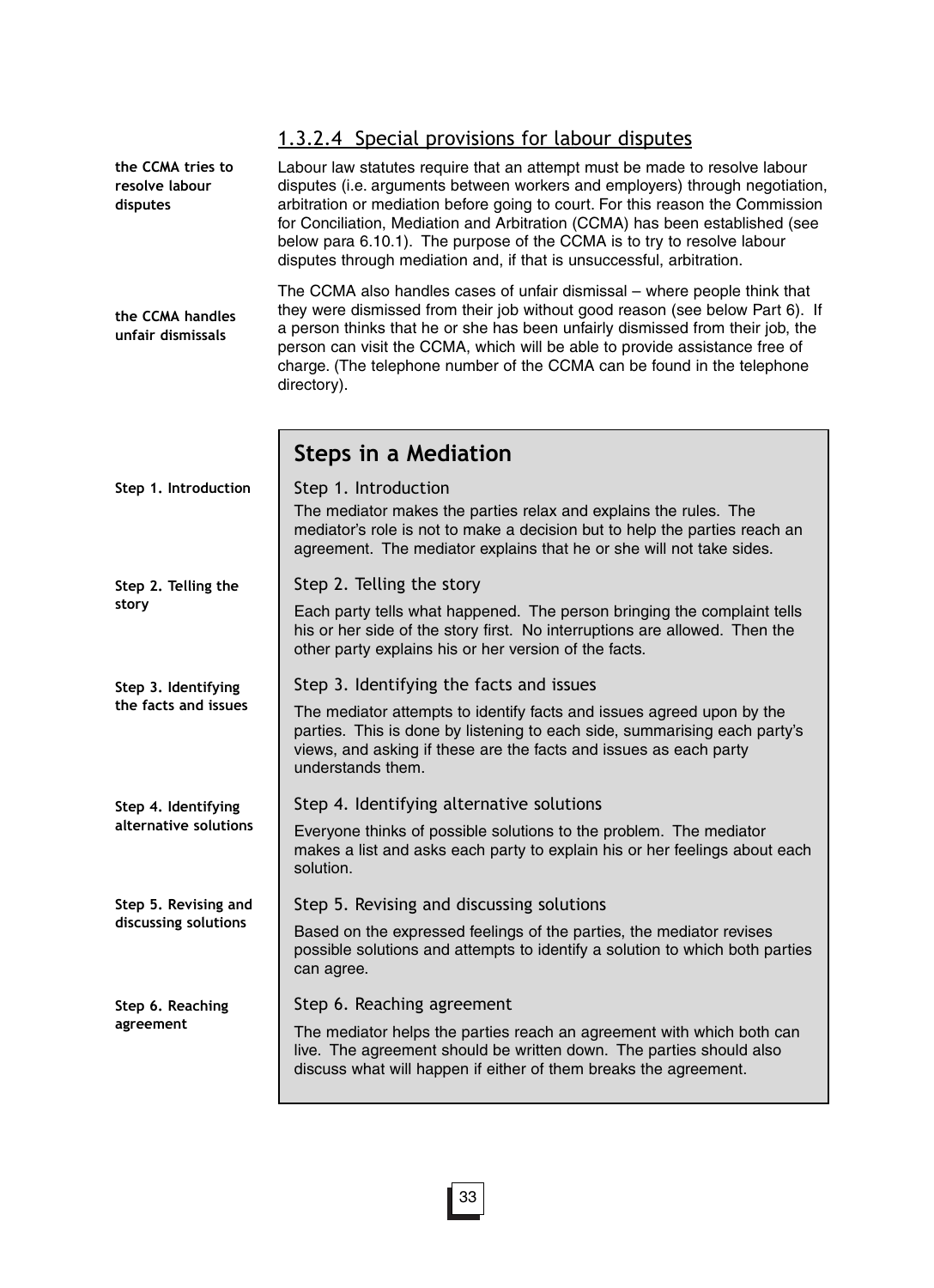## **Problem 5: A dispute between political parties**

**the parties argue about holding a meeting**

**the party leaders agree to mediation** Members of political party A wish to hold a public meeting in a town area controlled by party B. Party A manages to get permission from a priest to hold the meeting in a church hall. Members of party B who are very opposed to party A's policies threaten to break up the meeting. Party A believes that the local people should be free to choose whether or not they wish to attend the meeting. The leader of party B says he knows that none of the local people will want to attend the meeting as they will support his party. Eventually the leaders of parties A and B agree to allow a mediator to help them resolve the dispute.



**Students should be selected to play the roles of parties A and B and the mediator**

**Roleplay**

Learners should be selected to play the roles of the leaders of parties A and B and the mediator. Each learner may bring two senior party members to the meeting. Learners should also be selected to play these roles. The mediator should follow the steps outlined above.